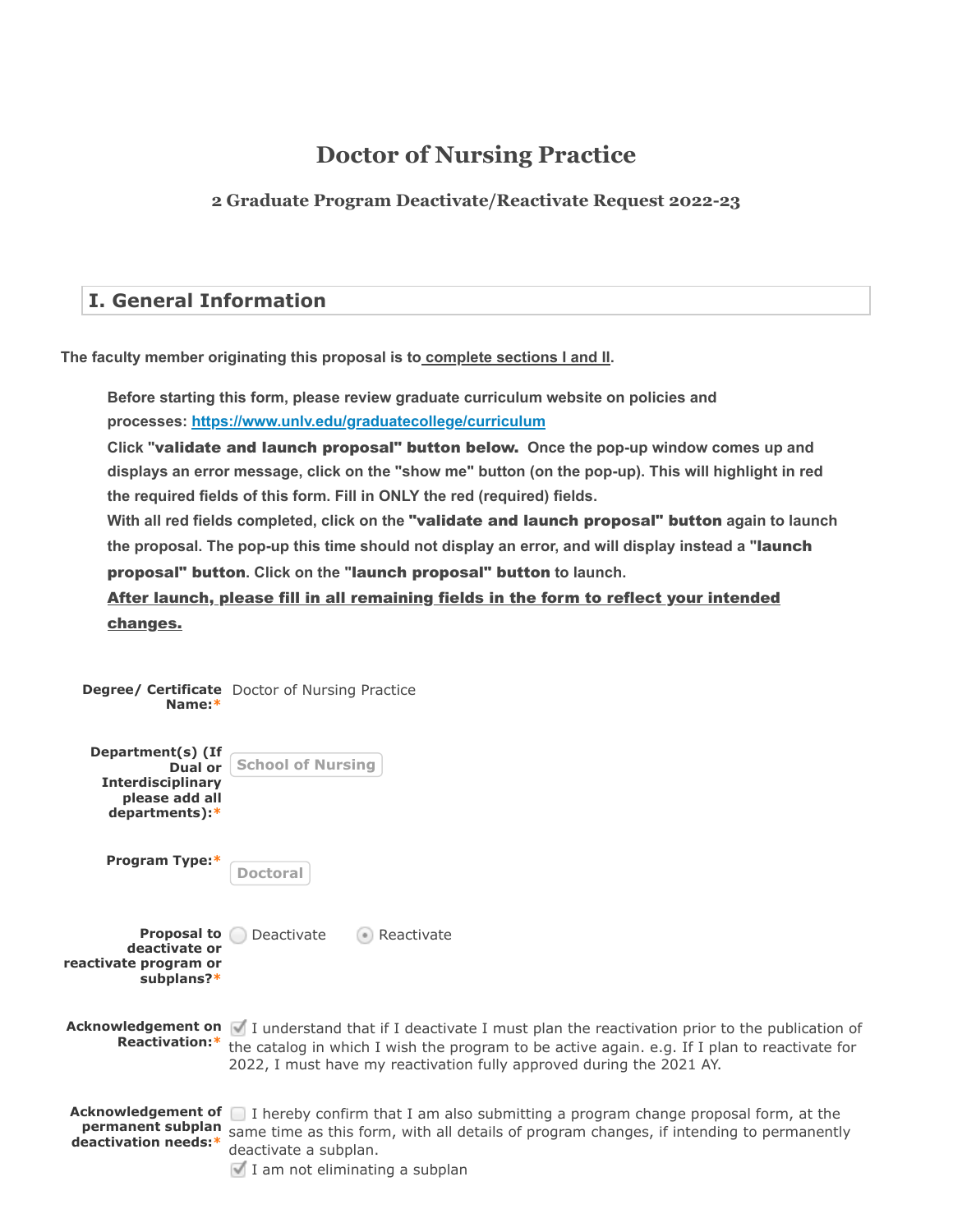| <b>Program Deactivate</b><br>or Reactivate<br><b>Effective Date:*</b>                                          | <b>Fall 2022</b>                                                                                                                                                                                                                                                                                                                                                                                                                                                                                                                                                                                                                                                                                                                                                       |  |
|----------------------------------------------------------------------------------------------------------------|------------------------------------------------------------------------------------------------------------------------------------------------------------------------------------------------------------------------------------------------------------------------------------------------------------------------------------------------------------------------------------------------------------------------------------------------------------------------------------------------------------------------------------------------------------------------------------------------------------------------------------------------------------------------------------------------------------------------------------------------------------------------|--|
| <b>Explanation/rationale</b><br>for this proposal:*                                                            | In 2021, a hold was placed on the BSN to DNP track of the DNP program to allow faculty to<br>evaluate issues that may have been related to retention of students in this track; ongoing<br>evaluation of the track is in progress with the faculty. Since that time UNLV School of Nursing's<br>Faculty have voted to approve a new program (CRNA sub-plan for the Doctor of Nursing<br>Practice [DNP] degree) which allows/requires some students to apply for admission one year<br>after completion of a baccalaureate degree in nursing; therefore the BSN to DNP hold needs to<br>be rescinded and the program track reactivated as soon as possible to allow all visitors to the<br>UNLV website to be aware of this new program and its options for enrollment. |  |
|                                                                                                                | The faculty approval date for the CRNA sub-plan for the DNP was 1-18-2022 and<br>the vote was recorded as: Approve = 26; Disapprove = 3, Abstentions = 3                                                                                                                                                                                                                                                                                                                                                                                                                                                                                                                                                                                                               |  |
| If reactivating a Yes<br>program, have there<br>been any changes<br>since the deactivation<br>of this program? | No                                                                                                                                                                                                                                                                                                                                                                                                                                                                                                                                                                                                                                                                                                                                                                     |  |
| reactivated program:                                                                                           | If changes are needed, the following steps will need to be completed prior to opening admissions to the                                                                                                                                                                                                                                                                                                                                                                                                                                                                                                                                                                                                                                                                |  |

**Submit a program change form (changes must be fully approved by the Graduate Programs Committee prior to implementation).**

**If a program name will be changed, this requires Board of Regents Approval prior to opening admissions.**

**Acknowledge the** I acknowledge the above statement **above statement:**

# **II. Program Information**

**A program may be deactivated for less than five years with the appropriate approvals.**

A deactivated program will be considered formally eliminated after five years if not reactivated.

**See the [Office of the Vice Provost for Academic Programs](https://www.unlv.edu/provost/vpap/actions) website for more information.**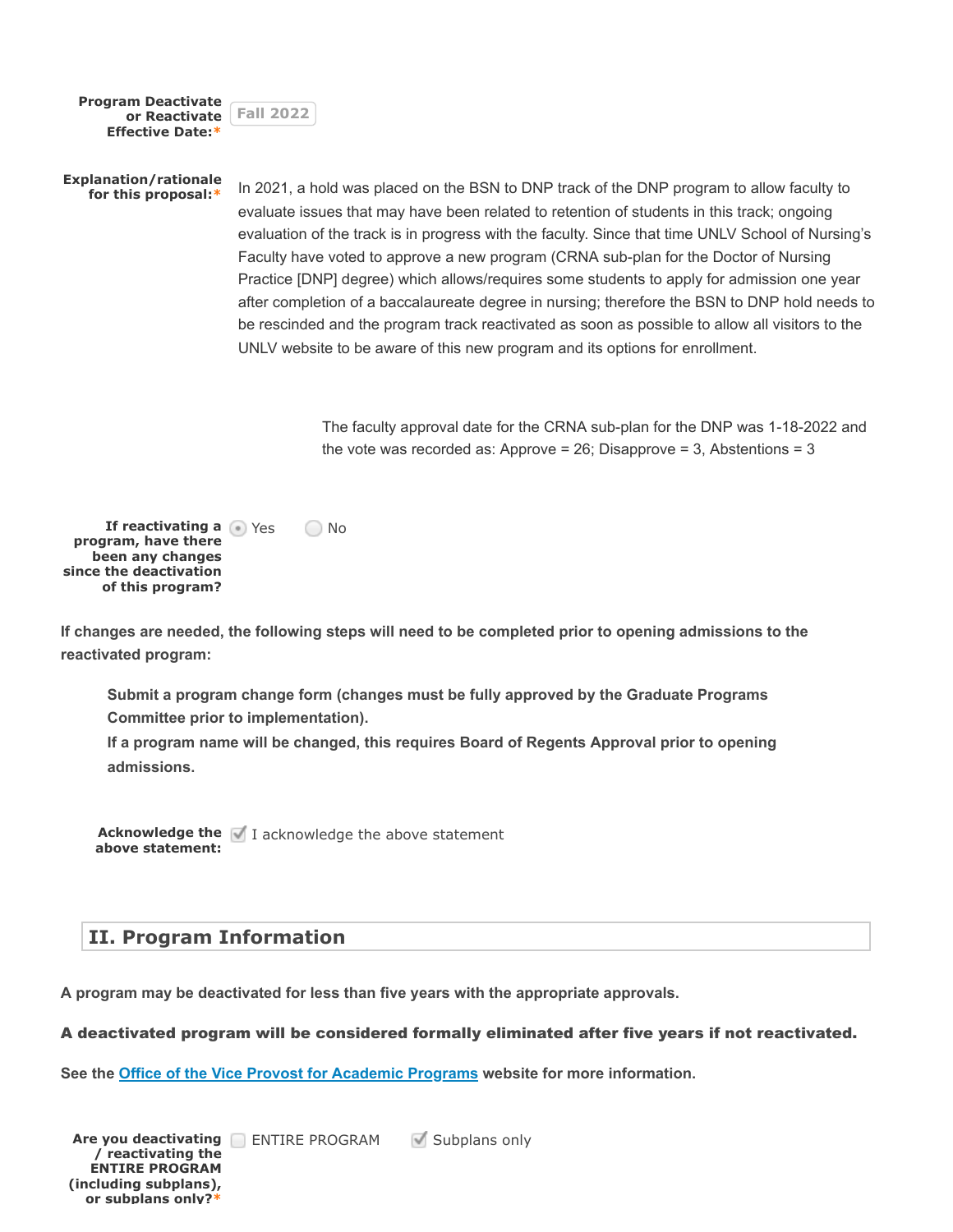| <b>Please describe</b><br>subplans being<br>deactivated /<br>reactivated:                                                       | Reactivating: BSN to DNP (FNP, Nurse Executive, Psychiatric Mental Health Nurse<br>Practitioner) |
|---------------------------------------------------------------------------------------------------------------------------------|--------------------------------------------------------------------------------------------------|
| Are students • Yes<br>currently enrolled in<br>the program?*                                                                    | <b>No</b>                                                                                        |
| If yes, describe how<br>will they be<br>supported through<br>program completion?                                                | NA - Not deactivating                                                                            |
| If prospective<br>students have already<br>submitted<br>applications to this<br>program how do you<br>propose handling<br>them? | NA - Not deactivating                                                                            |

**Note: The Graduate College will be unable to refund application fees.**

#### Required Additional Documents

**o subp a s o y**

**Please attach required documents by navigating to the "attach a file" icon at the right of this form.**

**Information and forms available at the [Office of the Vice Provost for Academic Programs](https://www.unlv.edu/provost/vpap/actions) website.**

**Program Deactivation Request Coversheet. NSHE Program Deactivation form. Teach Out Plan - if deactivation.**

**All required forms are** Program Deactivation Request Coversheet **attached (check boxes):** NSHE Program Deactivation form □ Teach Out Plan - if deactivation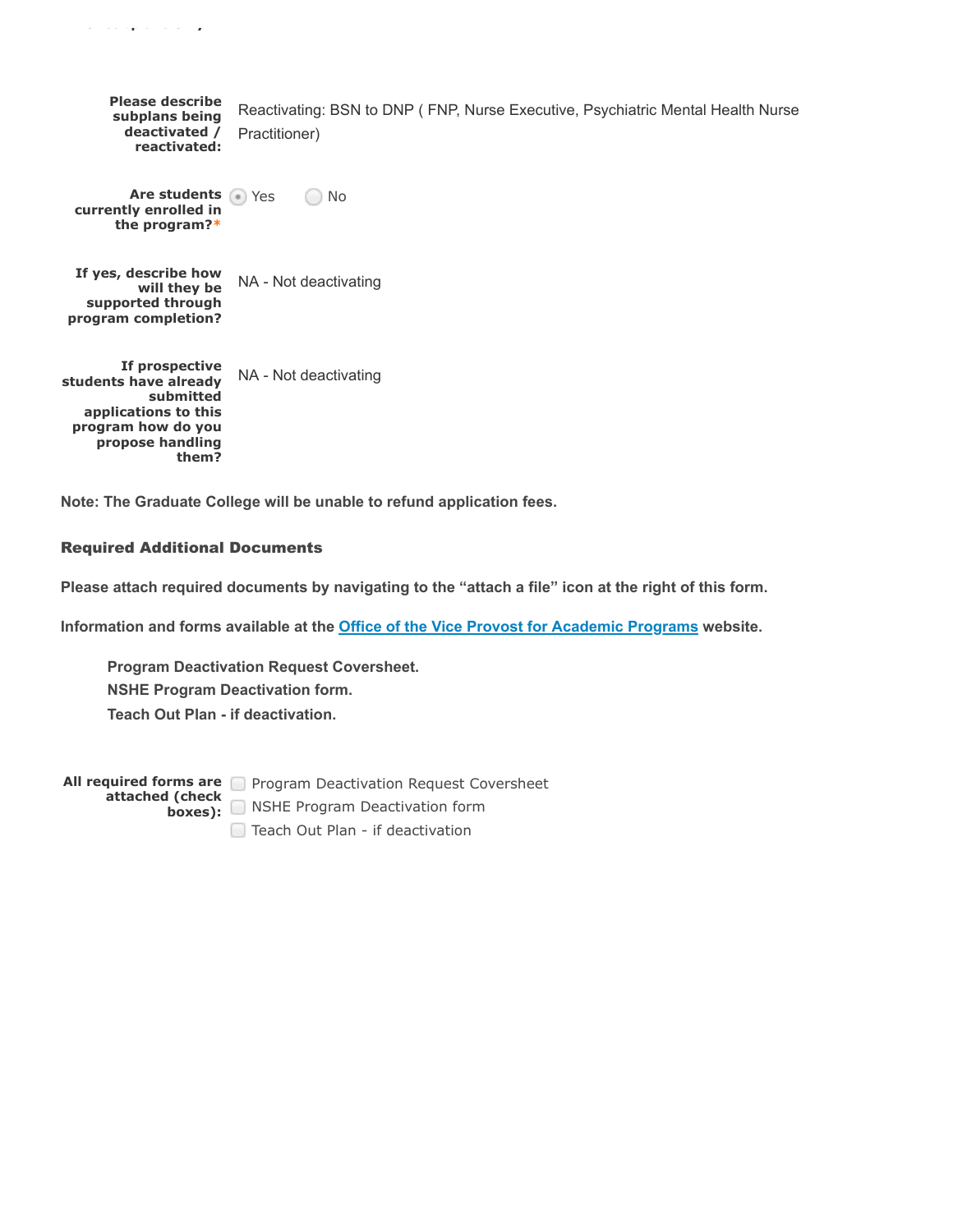# **READY TO SUBMIT?**

 **After completing this form, please follow these steps:**

- 1. Finish the launch of your proposal by clicking the decisions icon **1** located to the right of the form. **This will display a new decision/approval field on the top right.**
- **2. Click on "approve", add an optional comment if necessary, and then click on the "Make My Decision" button at the bottom to move the proposal forward to the next step. You will see a notification indicating that the proposal has moved forward. You will not be able to edit after moving the proposal forward.**
- **3. Please note that it is your responsibility as the proposer to see that the proposal is reviewed and receives all necessary approvals. Please be encouraged to reach out to reviewers on each step, if necessary.**
- 4. You can check the status of the proposal by clicking on the workflow status icon  $\Box$  to verify that **the proposal has gone to the next step.**

The workflow status icon  $\frac{1}{n}$  will also show you the current step of the proposal at any given time, **and who are the reviewers at that step.**

**QUESTIONS? contact [gradcurriculum@unlv.edu](mailto:gradcurriculum@unlv.edu)**

### **III. Department Vote Information**

**Note: This section is to be filled out by the Department Chair on behalf of the department committee.**

**(The role has been assigned to the corresponding person on this step. If incorrect, please notify [gradcurriculum@unlv.edu\)](mailto:gradcurriculum@unlv.edu).**

**1. Review the proposal. Discuss and make appropriate revisions.**

**2. Fill in vote information in the fields below, along with the approval. If Dual or Interdisciplinary: add votes from all departments/colleges involved.**

**3. Then approve/reject by clicking the decisions icon**  $\leq$  **located to the right of the form. This will display a new decision/approval field on the top right. Click on "approve", add an optional comment if necessary, and then click on the "Make My Decision" button at the bottom to move the proposal forward to the next step. You will see a notification indicating that the proposal has moved forward. You will not be able to edit after moving the proposal forward.**

**The workflow status icon**  $\equiv$  **will also show you the current step of the proposal at any given time, and who are the reviewers at that step.**

**If there were any modifications to the proposal, please enter them in the comments box below:**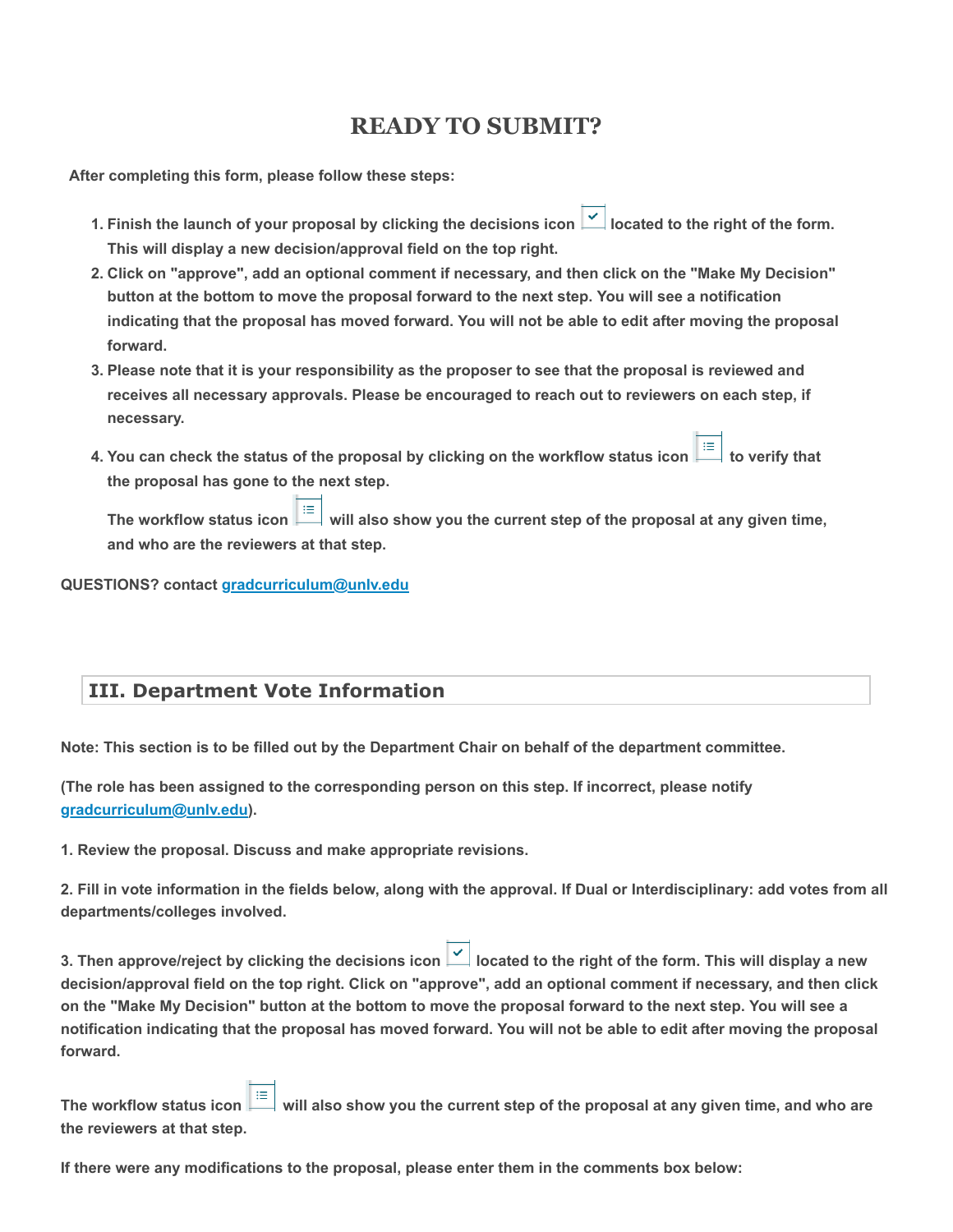**Date faculty voted on** 06/28/2021 **proposal:**

**Result of vote:** 20 approved, 3 rejected, 4 abstained

**Manner of vote:** Online

### **IV. College Vote Information**

**Note: This section is to be filled out by the Academic Associate Dean on behalf of the college/school committee.**

**(The role has been assigned to the corresponding person on this step. If incorrect, please notify [gradcurriculum@unlv.edu\)](mailto:gradcurriculum@unlv.edu).**

**1. Review the proposal. Discuss and make appropriate revisions.**

**2. Fill in vote information in the fields below, along with the approval. If Dual or Interdisciplinary: add votes from all departments/colleges involved.**

**3. Then approve/reject by clicking the decisions icon |**  $\leq$  **| located to the right of the form. This will display a new decision/approval field on the top right. Click on "approve", add an optional comment if necessary, and then click on the "Make My Decision" button at the bottom to move the proposal forward to the next step. You will see a notification indicating that the proposal has moved forward. You will not be able to edit after moving the proposal forward.**

**The workflow status icon**  $\equiv$  will also show you the current step of the proposal at any given time, and who are **the reviewers at that step.**

**Date faculty voted on**

**Proposal: Result of vote: Result of vote:** 

**Manner of vote:**

#### **V. Graduate College Use Only**

|  |  | Note: This section is for graduate college use only. |  |  |
|--|--|------------------------------------------------------|--|--|
|  |  |                                                      |  |  |

**Implementation Comments:**

**Description / implementation field (do not edit)**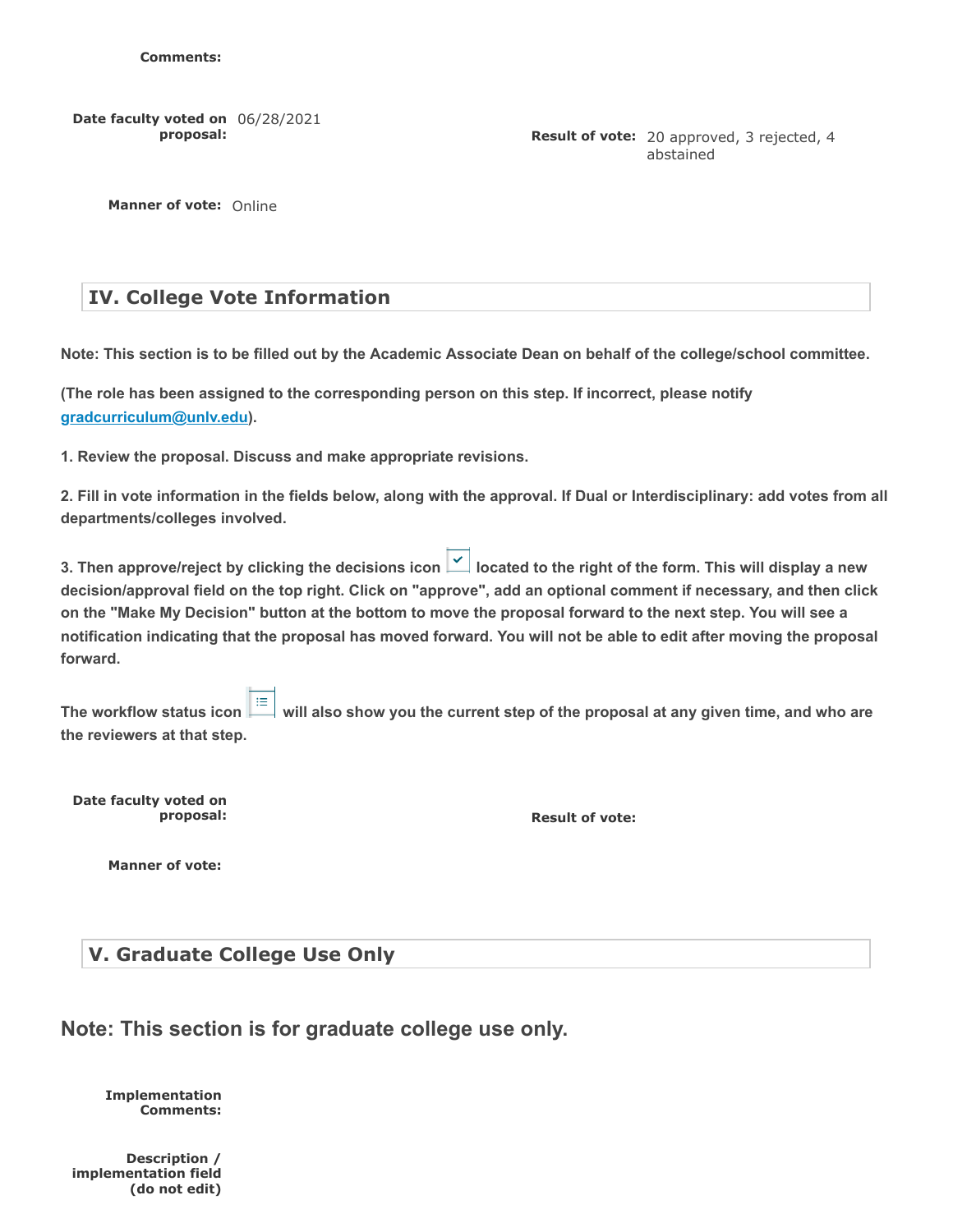**For Graduate College Use Only\***

#### **Plan Description**

**The Doctor of Nursing Practice (DNP) is a terminal professional practice degree. The goal of the DNP program is to prepare nurses to assume leadership roles in clinical practice, administration, and clinical research. The DNP differs from the PhD in Nursing or Doctor of Nursing Science degrees, emphasizing advanced clinical practice, implementation of best practices, and evaluation of practice and care delivery models rather than individually initiated research. The DNP program prepares graduates for advanced clinical practice and leadership roles to serve the health care needs of the people of Nevada, the nation, and the professional community. DNP graduates are equipped to assume a wide range of leadership roles in both direct and indirect health care settings. DNP graduates may function as specialists in their advanced practice clinical roles or as healthcare executives, program and policy analysts.**

**DNP Program Learning Outcomes:**

**The goal of the DNP degree is to prepare nurses to assume leadership roles in clinical practice and health care leadership and analysis. At the conclusion of the University of Nevada, Las Vegas, School of Nursing DNP program, graduates will:**

**Provide advanced nursing care to improve patient and population health care outcomes in various direct and indirect settings.**

**Take leadership roles in the analysis, delivery and management of nursing care and health care systems.**

**Provide evidence-based practice through the application of analytical methods, information systems technology, and clinical research.**

**Collaborate with interprofessional teams to meet the healthcare needs of culturally and ethnically diverse individuals and populations.**

**Act as change agent, leader, and advocate in the design, implementation, and evaluation of health care policy as it affects populations and the nursing profession.**

**View Subplan Disclaimers.**

**For more information about your program, including your graduate program handbook and learning outcomes please visit the Degree Directory.**

### **Plan Admission Requirements**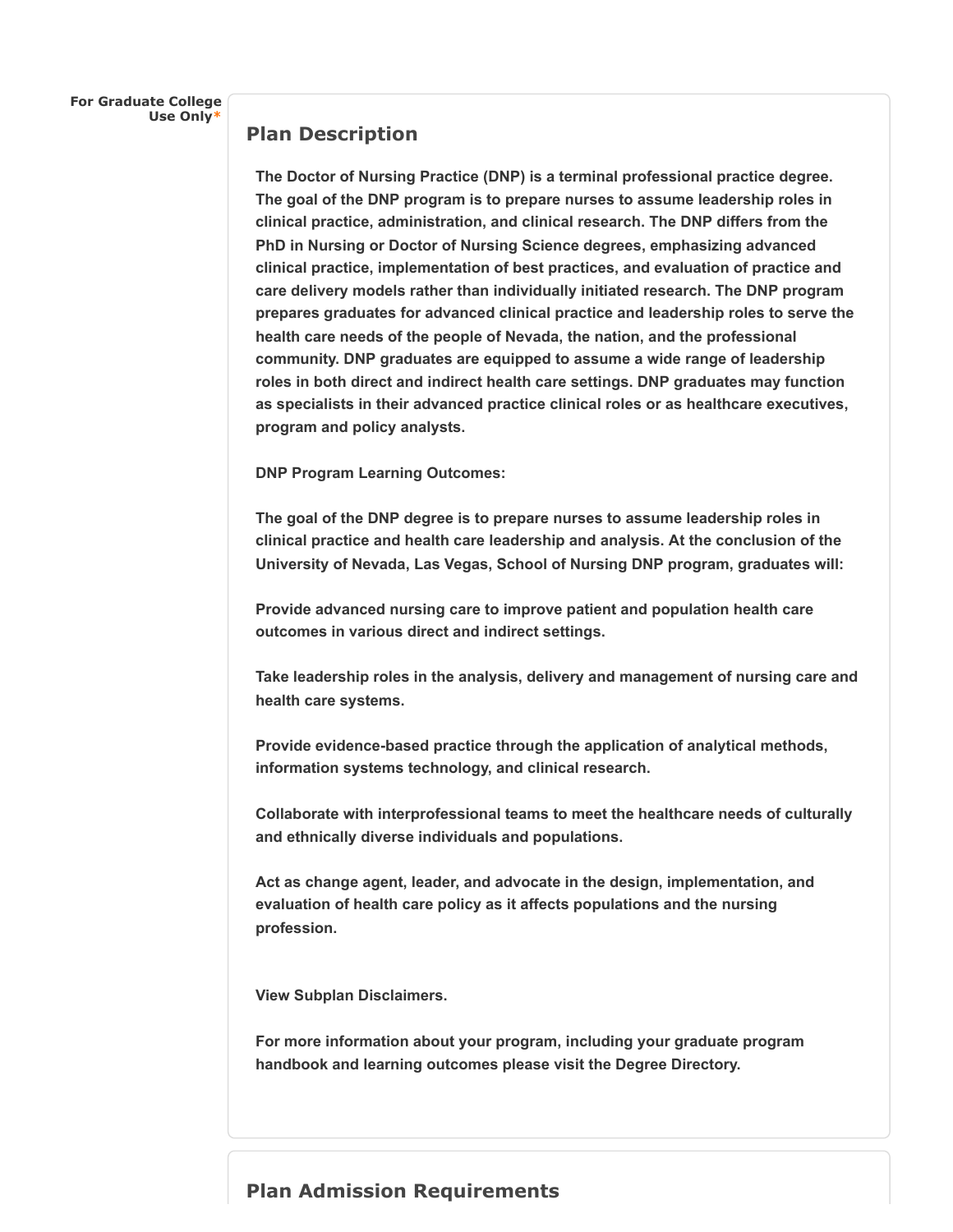#### **Application deadlines**

**Applications available on the UNLV Graduate College website.**

**All domestic and international applicants must review and follow the Graduate College Admission and Registration Requirements.**

**Bachelor degrees must also be regionally accredited.**

**A one-time, non-refundable deposit of \$500 is required as a seat holding fee. This deposit will be credited towards tuition costs once admissions acceptance has been completed. This applies to any and all applicants to the DNP program regardless of subplan.**

**Post-Master's subplans:** 

**Advanced Practice subplan:**

**Hold a baccalaureate degree in nursing from an accredited nursing program (Commission on Collegiate Nursing Education [CCNE], Accreditation Commission for Education in Nursing [ACEN], National League for Nursing [NLN] Commission for Nursing Education Accreditation [CNEA]).**

**Students must hold a master's degree in nursing (MSN or MN) from an accredited program. Exceptions to a master's degree in nursing will be made on a case-bycase basis and only for those students who hold a baccalaureate degree nursing with a master's degree in another health-related field (e.g., MPH, MHA, etc.).**

**Coursework from non-nursing master's degree must have significant content from nursing or a nursing focus. At a minimum, graduate-level coursework must demonstrate a substantial study of nursing theory, research, and health policy.**

**Generally, a minimum grade point average of 3.5 (on a 4.0 = A scale) earned in a nursing or health-related master's program of study is required. Students who graduated from accredited competency-based schools are advised to contact the Program Director for additional information. Have completed graduate-level course work with a grade of B or better in advanced pathophysiology, advanced pharmacology, advanced physical assessment, nursing theory, research, and healthcare policy.**

**Hold an unrestricted and unencumbered license as a registered nurse and as an advanced practice registered nurse (APRN) commensurate with state licensure.**

**Hold national certification in an advanced practice role from a nationally recognized certification/credentialing organization.**

**Interviews may be required.**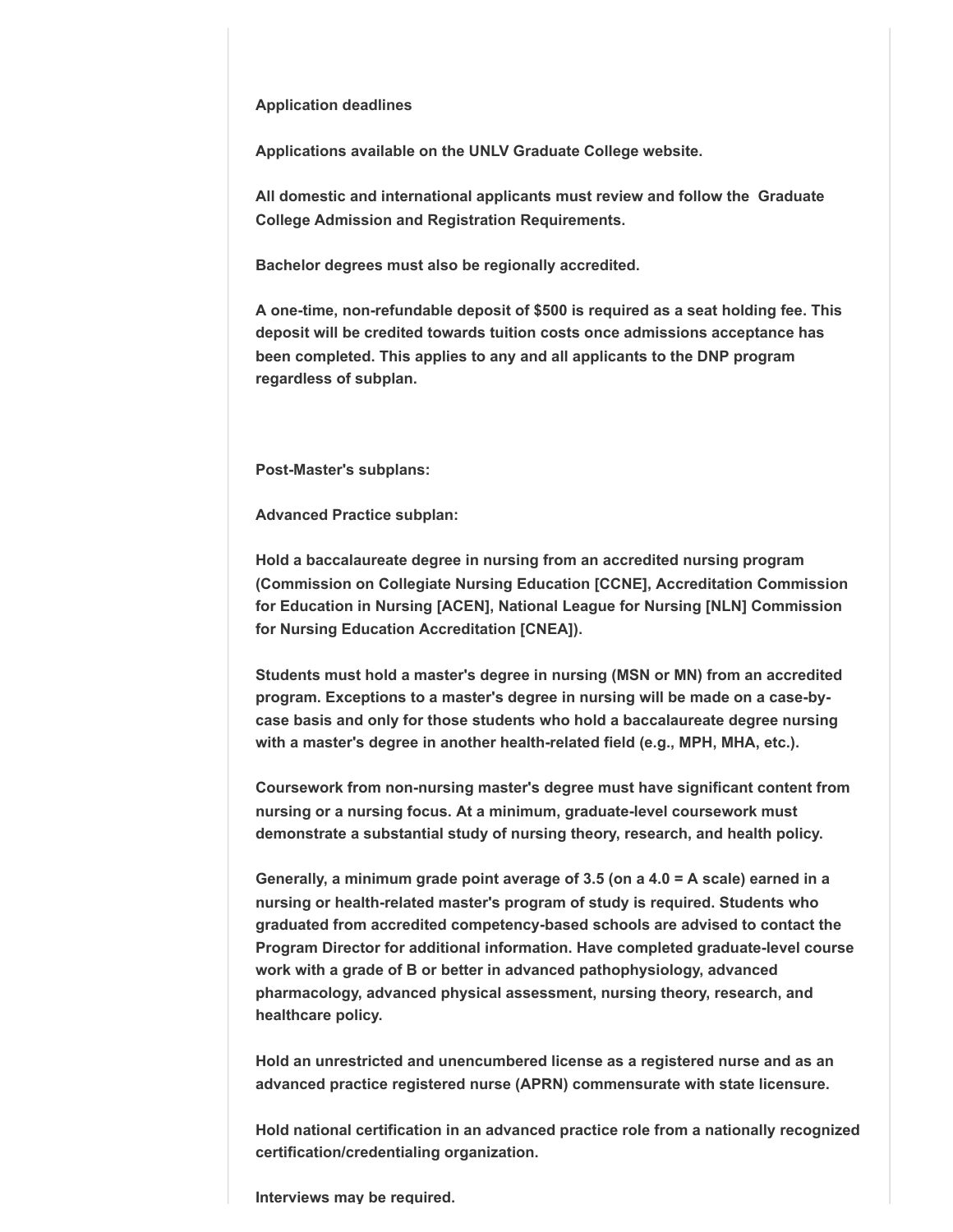**Nurse Executive subplan:**

**y q**

**Hold a baccalaureate degree in nursing from an accredited nursing program (CCNE, ACEN, NLN CNEA).**

**Hold a master's degree in nursing (MSN or MN) from an accredited program. Exceptions to this will be made on a case-by-case basis and only for those students who hold a baccalaureate degree in nursing with a master's degree in another health-related field (i.e. MBA, MHA, MPH, etc.).**

**Coursework from non-nursing majors must have significant content from nursing or a nursing focus. At a minimum, graduate-level coursework must demonstrate a substantial study of nursing theory, research, and healthcare policy. Students who have not completed a graduate level course in healthcare policy must complete NURS 719R within the first year of study in the DNP program.**

**Generally, a minimum grade point average of 3.5 (on a 4.0 = A scale) earned in a nursing or health-related master's program of study is required. Students who graduated from accredited competency-based schools are advised to contact the Program Director for additional information.**

**Hold an unrestricted and unencumbered license as a registered nurse.**

**Provide documentation for one of the following:**

**National certification as a Nurse Executive through either the American Nurses Credentialing Center or the American Organization of Nurse Executives (AONE), or as a Certified Nurse Manager and Leader through AONE. Students with any other advanced practice national certification are advised to contact the Program Director for information or minimum of 500 hours of academically supervised clinical practicum in master's degree program on leadership or management.**

**Interviews may be required.**

**BSN to DNP subplans:** 

**Family Nurse Practitioner, Psychiatric Mental Health Nurse Practitioner, and Nurse Executive subplan:**

**Hold a baccalaureate degree in nursing from a nationally accredited nursing program (CCNE, ACEN, or NLN CNEA).**

**Generally, a minimum grade point average of 3.2 (on a 4.0 = A scale) earned in a baccalaureate nursing degree is required. Students who graduated from accredited competency-based schools are advised to contact the Program Director for**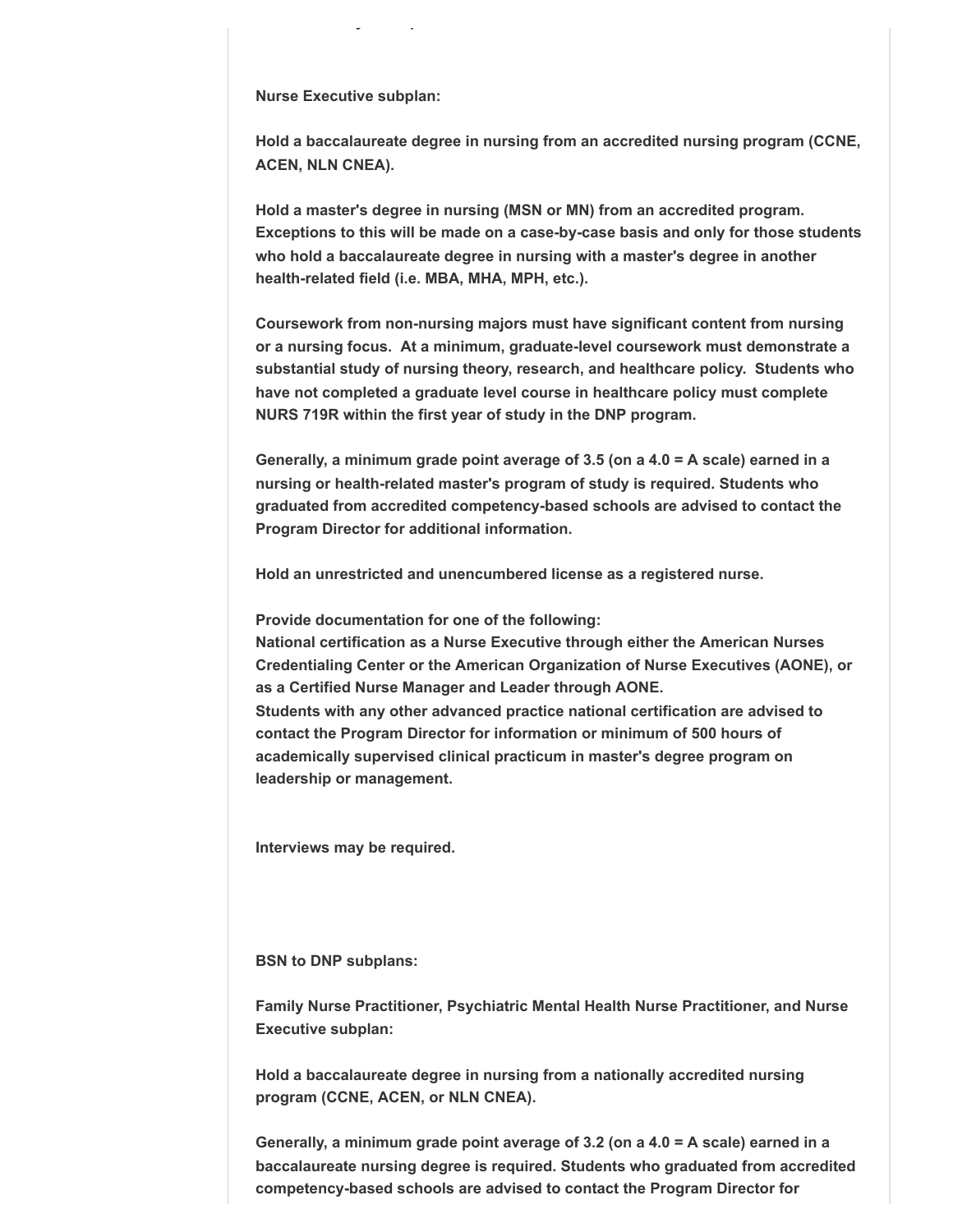**additional information.**

**Hold an unrestricted and unencumbered license as a registered nurse.**

**Have practiced as a baccalaureate prepared registered nurse for a minimum of one calendar year (2000 hours) prior to beginning coursework in the BSN to DNP program.**

**Interviews may be required.**

**Other Admission Information:**

**Three letters of professional recommendation from individuals who can evaluate the applicant's motivation, academic capability, advanced practice and/or leadership potential, and personal goals for study in a DNP program.**

**Letter of interest and Self-Presentation:**

**Professional goal statement (500 word maximum) describing career objectives and areas of interest in advanced practice or leadership roles. Include reasons for pursuing a doctor of nursing practice degree, specific interest in the University of Nevada, Las Vegas program, and past experiences and achievements in nursing practice, leadership, and scholarship.**

**Current resume or curriculum vita (CV).**

**Students are accepted into a degree program as described in the Graduate Catalog. The faculty and corresponding sub-disciplines and sub-plans within the described programs are subject to change at any time.**

#### **Plan Requirements**

**See Subplan Requirements below.**

**Subplan 1: Post-Master's Advanced Practice Subplan 2: BSN - DNP Family Nurse Practitioner (ON HOLD) Subplan 3: Post-Master's Nurse Executive Subplan 4: BSN - DNP Nurse Executive (ON HOLD) Subplan 5: BSN to DNP Psychiatric Mental Health Nurse Practitioner (ON HOLD)**

#### **Subplan 1 Requirements: Post-Master's Advanced Practice**

**Total Credits Required: 31**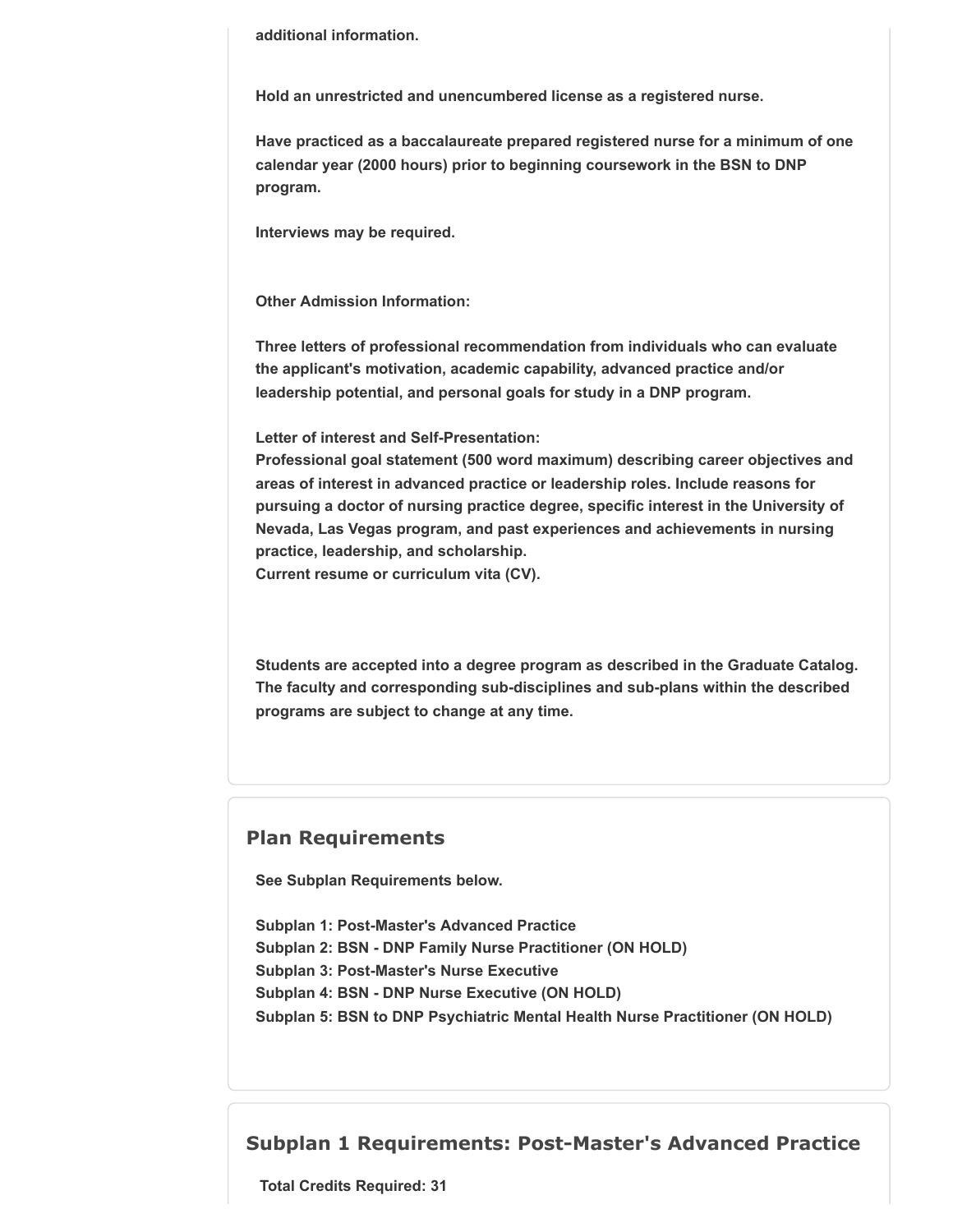**View Subplan Disclaimer.**

### **Course Requirements**

### **Required Courses – Credits: 22**

**Complete 22 credits by completing each of the following courses, with a total of 4 credits of NURS 729R.**

| <b>NURS 708 Analysis and Economics of</b><br><b>Healthcare Systems and Delivery</b>                      | 3              |
|----------------------------------------------------------------------------------------------------------|----------------|
| <b>NURS 712 Strategies for Management of</b><br><b>Healthcare Systems and Performance</b><br>Improvement | 3              |
| <b>NURS 715 Business Management for Nurse</b><br><b>Practitioners</b>                                    | $\overline{2}$ |
| <b>NURS 716 Population Health: Analysis and</b><br><b>Evaluation</b>                                     | 3              |
| <b>NURS 719R Health &amp; Public Policy for Advanced</b><br><b>Practice of Nursing</b>                   | 3              |
| <b>NURS 729R Translational Evidence for</b><br><b>Healthcare Systems</b>                                 | 4              |
| <b>NURS 767 Collaboration, Communication &amp;</b><br><b>Negotiation for the Nurse Leader</b>            | $\overline{2}$ |
| <b>NURS 768 DNP Forum &amp; Role Transformation</b>                                                      | 2              |

### **DNP Project – Credits: 9**

**Complete 9 credits of NURS 788 by completing 1-3 credits per term, over the course of the program.**

**NURS 788 DNP Project 1-3**

### **Degree Requirements**

**Complete 31 credits with a minimum GPA of 3.00.**

**Maintain a cumulative grade point average of 3.00 or above each semester enrolled.**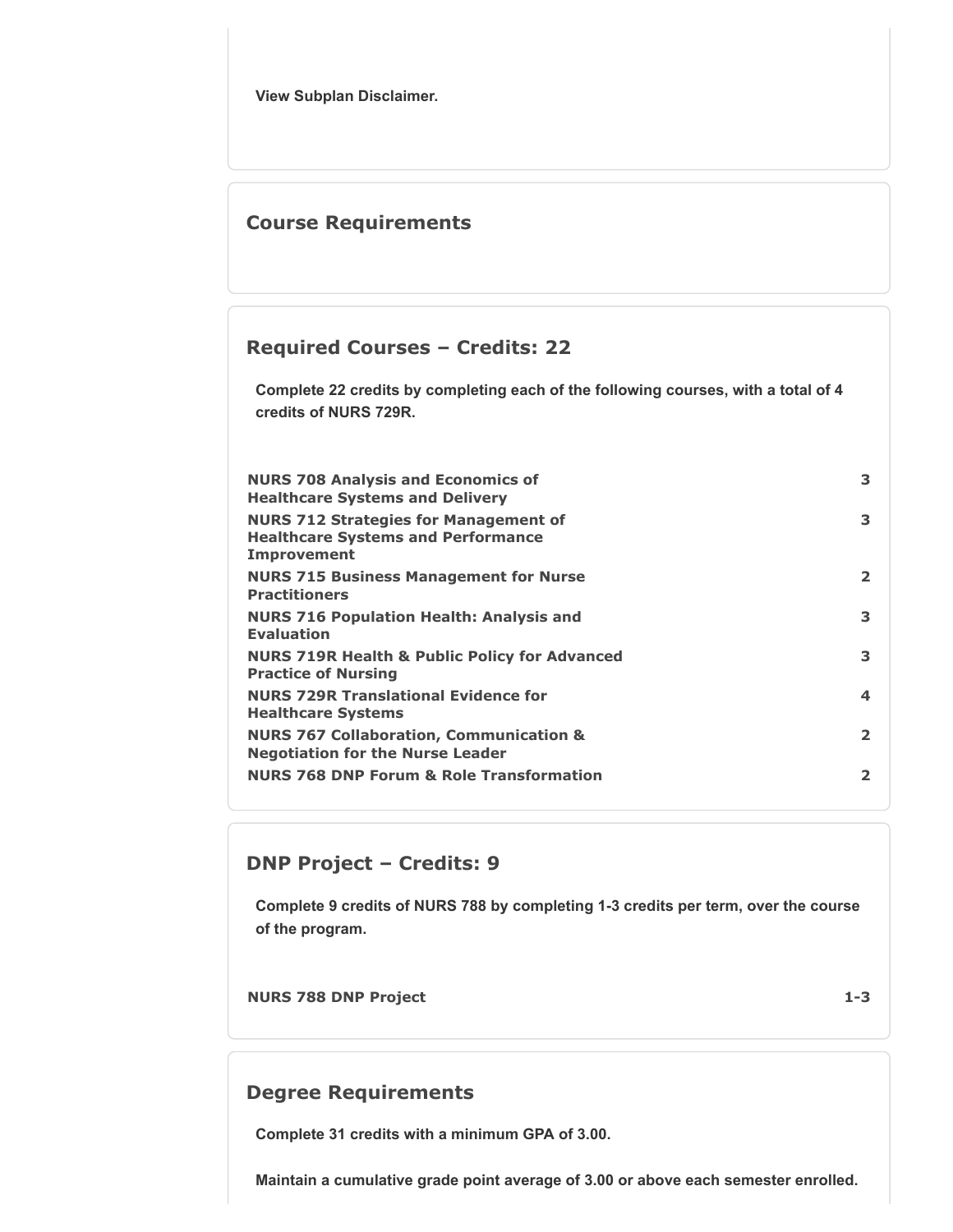**Receive a grade of "B" (3.00) or above in all required cognate and nursing courses. If less than a "B", for example a B- (2.7) is earned, the course must be repeated. The student must be in good standing to repeat a course and any required course may be repeated only one time.**

**A student may register for a course only two times. A student who has registered for the same course twice and has withdrawn or received a grade less than "B" is ineligible for readmission unless approved by the Graduate College.**

**If a student fails two courses or has withdrawn from two courses or received a grade less than "B" in two courses they are ineligible for readmission unless approved by the Graduate College.**

**Complete a minimum of six (6) credits in each calendar year.**

**Continuously register for at least one to three (1-3) credits each semester while working on a DNP Project.**

**Each student, upon admission, will be assigned a faculty mentor (also referred to as advisor/committee Chair). The faculty mentor (advisor/committee Chair), along with the student, will plan the student's entire degree program of study and submit it to the Graduate College by the end of the first semester of enrollment. The degree program plan requires the approvals of the student, faculty mentor (advisor/committee Chair), Program Director, appropriate academic dean, and the Graduate Dean.**

**The faculty mentor (advisor/committee Chair) monitors the student's progress through the program of study. In addition, the Program Director will monitor the student's progress, including adherence to all established policies of the Graduate College. At any given time, the student can request a change of faculty mentor (advisor/committee Chair). However, it is the student's responsibility to secure approval of an individual faculty member who agrees to serve as their faculty mentor (advisor/committee Chair) before changing the original advisor, subject to Graduate College approval. Also, it is the student's responsibility to make sure that their chosen faculty mentor (advisor/committee Chair) has current full graduate faculty status at UNLV, which can be checked at: http://graduatecollege.unlv.edu/facstaff/status.html.**

**Students will be assigned their faculty mentor (advisor/committee Chair) for their DNP Project committee prior to the first semester. The student, along with the faculty mentor (advisor/committee Chair), will identify and select the second and third members to their DNP project committee.**

**The student will be required to file the Committee Appointment Form through the Grad Rebel Gateway when this is completed, for administrative approval. More specific information about the DNP Project will be discussed in the courses it is embedded in the program.**

**In consultation with their faculty mentor (advisor/committee Chair), a student will organize an advisory committee of at least two departmental members. In addition, a third member from outside the department, known as the Graduate College**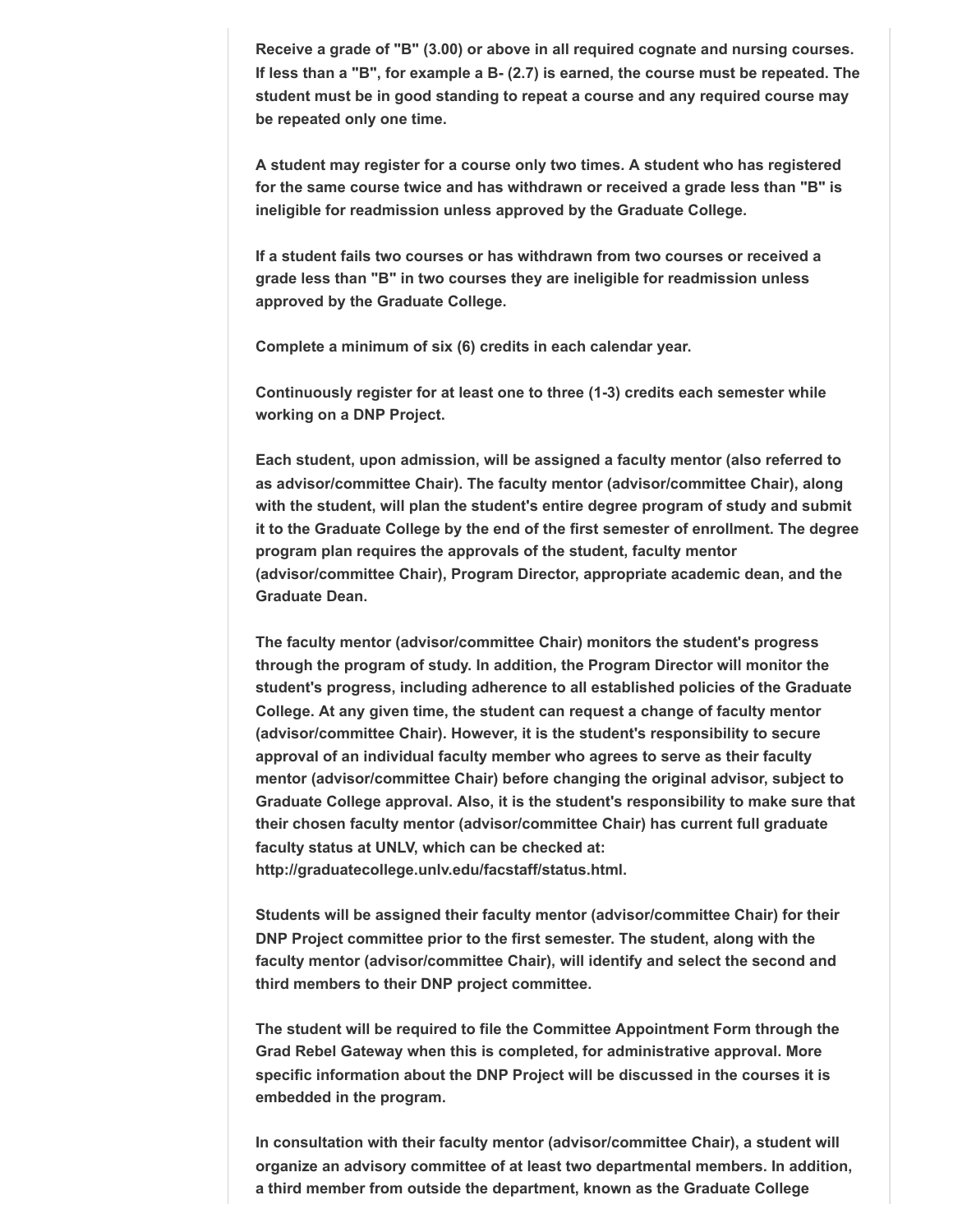**Representative, must be appointed. An additional committee member may be added at the student and department's discretion. Please see Graduate College policy for**

**committee appointment guidelines.**

**A leave of absence may be requested by students. The DNP Project is a culmination project based on guidelines from the American Association of Colleges of Nursing (AACN) DNP Essentials. This is a project completed over at least three semesters in the program.**

**Students in the DNP program are required to abide by the policies for UNLV School of Nursing. Students in the DNP program are also required to abide by the policies of the UNLV Graduate College.**

### **Graduation Requirements**

**See Plan Graduation Requirements below.**

# **Subplan 2 Requirements: BSN to DNP Family Nurse Practitioner (ON HOLD)**

**Total Credits Required: 68**

**View Subplan Disclaimer.**

### **Course Requirements**

### **Required Courses – Credits: 59**

**Complete 59 credits by completing each of the following courses, with a total of 4 credits of NURS 729R.**

| <b>NURS 701 Diagnostic Reasoning and Clinical</b> | $\overline{2}$ |
|---------------------------------------------------|----------------|
| <b>Decision Making for the APRN</b>               |                |
| <b>NURS 703 Advanced Health Assessment</b>        | 3              |
| <b>NURS 704 Advanced Pathophysiology and</b>      | 3              |
| <b>Genetics I</b>                                 |                |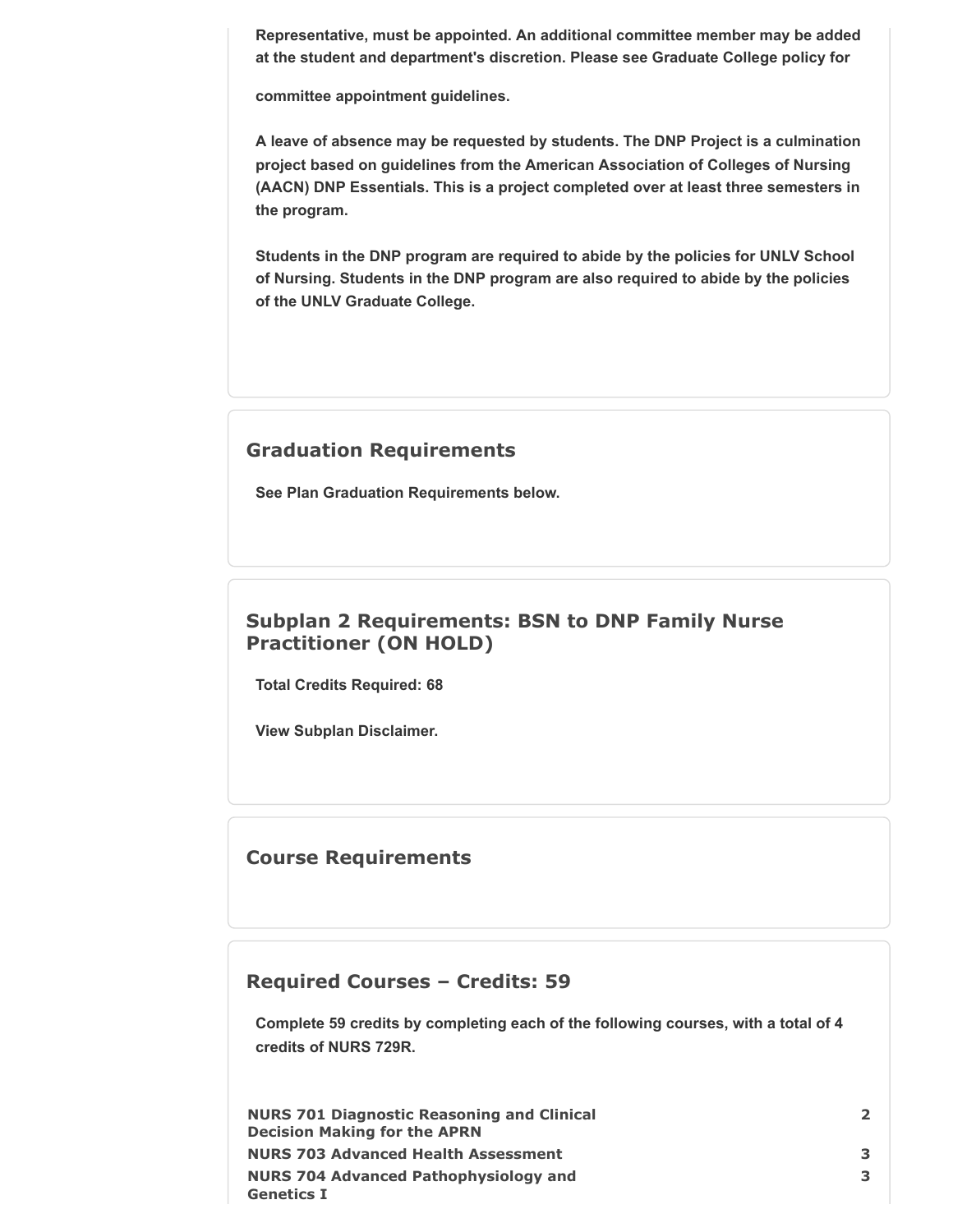| <b>NURS 706 Nursing Theory and Research</b>                                                                     | 3              |
|-----------------------------------------------------------------------------------------------------------------|----------------|
| <b>NURS 708 Analysis and Economics of</b><br><b>Healthcare Systems and Delivery</b>                             | 3              |
| <b>NURS 711 Informatics and Quality</b><br><b>Improvement</b>                                                   | 3              |
| <b>NURS 712 Strategies for Management of</b><br><b>Healthcare Systems and Performance</b><br><b>Improvement</b> | 3              |
| <b>NURS 714 Family Theory and Health Promotion</b>                                                              | $\overline{2}$ |
| <b>NURS 715 Business Management for Nurse</b><br><b>Practitioners</b>                                           | $\overline{2}$ |
| <b>NURS 716 Population Health: Analysis and</b><br><b>Evaluation</b>                                            | 3              |
| <b>NURS 719R Health &amp; Public Policy for Advanced</b><br><b>Practice of Nursing</b>                          | 3              |
| <b>NURS 729R Translational Evidence for</b><br><b>Healthcare Systems</b>                                        | 4              |
| <b>NURS 730 Advanced Pharmacology and</b><br><b>Genetics TT</b>                                                 | 3              |
| <b>NURS 740R FNP Adult and Women's Health</b>                                                                   | 6              |
| <b>NURS 750R FNP Children and OB</b>                                                                            | 6              |
| <b>NURS 760R FNP Geriatric and Chronic Illness</b>                                                              | $(6-8)$        |
| <b>NURS 767 Collaboration, Communication &amp;</b><br><b>Negotiation for the Nurse Leader</b>                   | 2              |
| <b>NURS 768 DNP Forum &amp; Role Transformation</b>                                                             | $\overline{2}$ |

### **DNP Project – Credits: 9**

**Complete 9 credits of NURS 788 by completing 3 credits per term, over the course of 3 terms.**

#### **NURS 788 DNP Project 1-3**

**[After] Students who wish to step out of the DNP program and receive a master's degree will be required to complete NURS 761, Clinicial Synthesis, and some courses identified above as required.**

### **Degree Requirements**

**Complete 68 credits with a minimum Grade Point Average (GPA) of 3.00.**

**Maintain a cumulative grade point average of 3.00 or above each semester enrolled.**

**Receive a grade of "B" (3.00) or above in all required cognate and nursing courses. If less than a "B", for example a B- (2.7) is earned, the course must be repeated. The student must be in good standing to repeat a course and any required course may be repeated only one time.**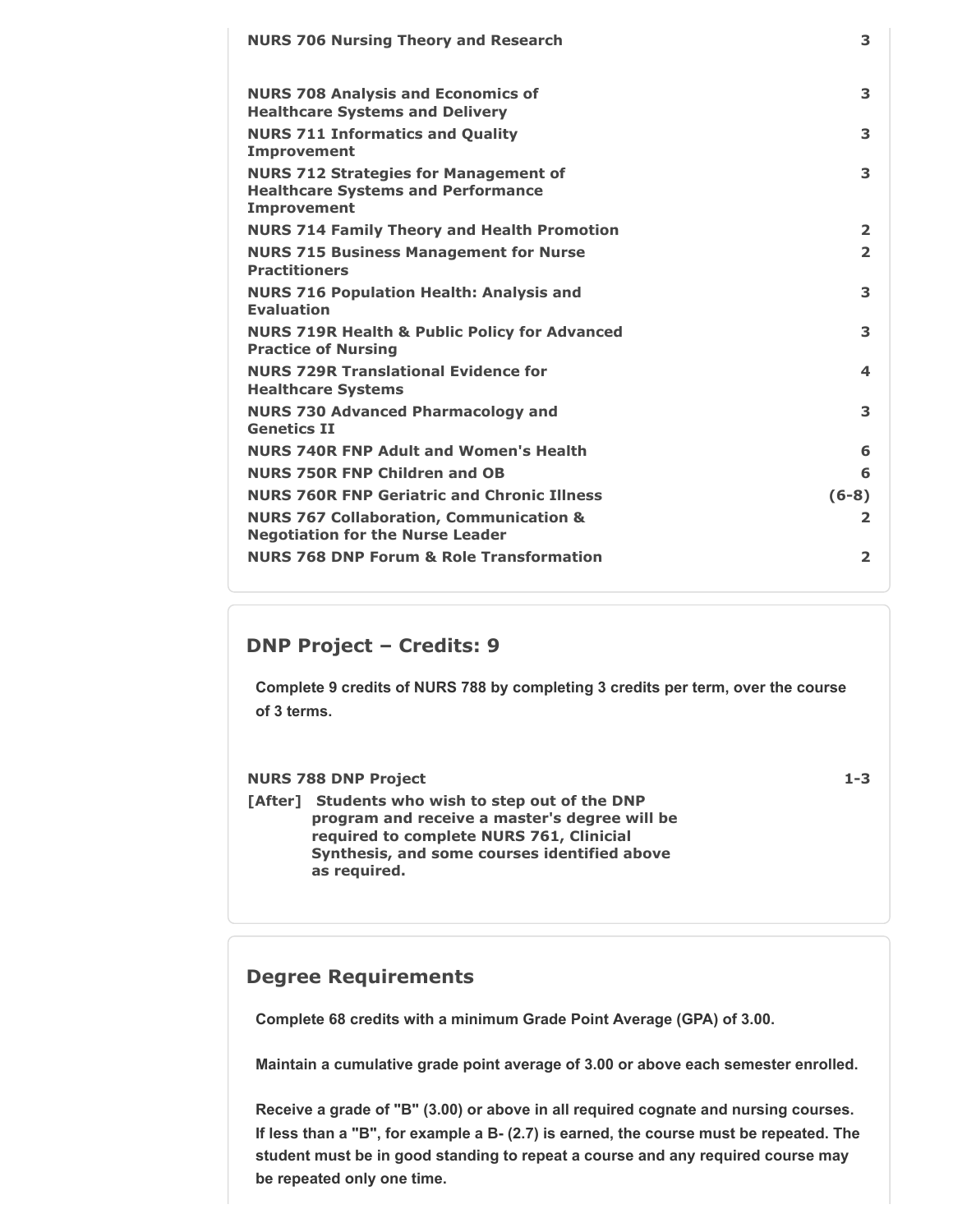**A student may register for a course only two times. A student who has registered for the same course twice and has withdrawn or received a grade less than "B" is ineligible for readmission unless approved by the Graduate College.**

**If a student fails two courses or has withdrawn from two courses or received a grade less than "B" in two courses he/she is ineligible for readmission unless approved by the Graduate College.**

**Complete a minimum of six (6) credits in each calendar year.**

**Each student, upon admission, will be assigned an advisor. The advisor (and later the Advisory Committee including the chair of the Advisory committee if in place) will plan the student's entire degree program of study and submit it to the Graduate College by the end of the second semester of enrollment. The degree program requires the approvals of the student, advisor, Program Director, appropriate academic dean, and the Graduate Dean.**

**The Advisor monitors the student's progress through the program of study. In addition, the Program Director will monitor the student's progress, including adherence to all established policies of the Graduate College. At any given time, the student can request a change of advisor or chair of Advisory Committee. However, it is the student's responsibility to secure approval of an individual faculty member who agrees to serve as their advisor before changing the original advisor, subject to Graduate College approval. Also, it is the student's responsibility to make sure that their chosen advisor or chair has current full graduate faculty status at UNLV, which can be checked at: http://graduatecollege.unlv.edu/facstaff/status.html.**

**Students will select a chair for their DNP Project committee in the first semester and be required to file the Committee Appointment Form with the Program Director when this is completed. More specific information about the DNP Project will be discussed in the courses it is embedded in the program.**

**In consultation with their advisor, a student will organize an advisory committee of at least two departmental members. In addition, a third member from outside the department, known as the Graduate College Representative, must be appointed. An additional committee member may be added at the student and department's discretion. Please see Graduate College policy for committee appointment guidelines.**

**Continuously register for three (3) credits each semester while working on a DNP Project.**

**Once admitted to the DNP program, students will need to continue to take a minimum of 3 credits per semester for both fall and spring semesters to maintain their place in the program until graduation. A leave of absence may be requested by students.**

**The DNP Project is a culmination project based on guidelines from the American Association of Colleges of Nursing (AACN) DNP Essentials. This is a project completed over at least three semesters in the program.**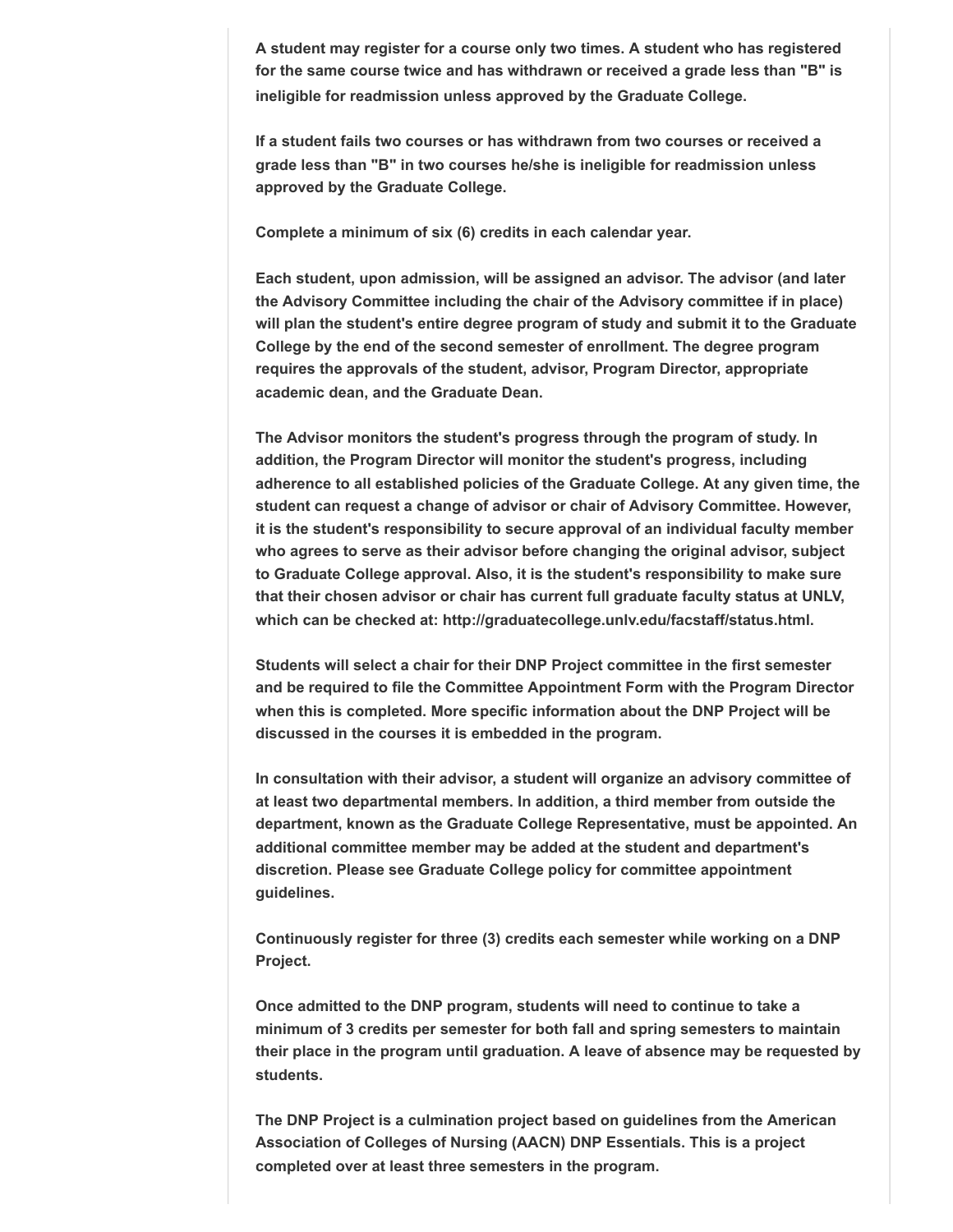**Students in the DNP program are required to abide by the policies for UNLV School of Nursing. Students in the DNP program are also required to abide by the policies**

**of the UNLV Graduate College.**

### **Graduation Requirements**

**See Plan Graduation Requirements below.**

### **Subplan 3 Requirements: Post-Master's Nurse Executive**

**Total Credits Required: 32**

**View Subplan Disclaimers.**

### **Course Requirements**

# **Required Courses – Credits: 23**

**Complete 23 credits by completing each of the following courses, with a total of 4 credits of NURS 729R.**

| <b>NURS 718 Organizational Management for the</b><br><b>Advanced Practice Nurse</b>           | 3                       |
|-----------------------------------------------------------------------------------------------|-------------------------|
| <b>NURS 726 Healthcare Issues And The Law</b>                                                 | $\mathbf{2}$            |
| <b>NURS 729R Translational Evidence for</b><br><b>Healthcare Systems</b>                      | $\boldsymbol{4}$        |
| <b>NURS 735 Healthcare Outcomes Management</b>                                                | $\overline{\mathbf{2}}$ |
| <b>NURS 737 Leadership in Organizations and</b><br><b>Systems</b>                             | $\mathbf{2}$            |
| <b>NURS 738 Financial Theory and Budget</b><br><b>Management in the Healthcare Setting</b>    | 3                       |
| <b>NURS 767 Collaboration, Communication &amp;</b><br><b>Negotiation for the Nurse Leader</b> | $\overline{2}$          |
| <b>NURS 768 DNP Forum &amp; Role Transformation</b>                                           | $\overline{2}$          |
| [After] Cognate Elective (Focus depends on master's<br>degree coursework)                     |                         |
|                                                                                               |                         |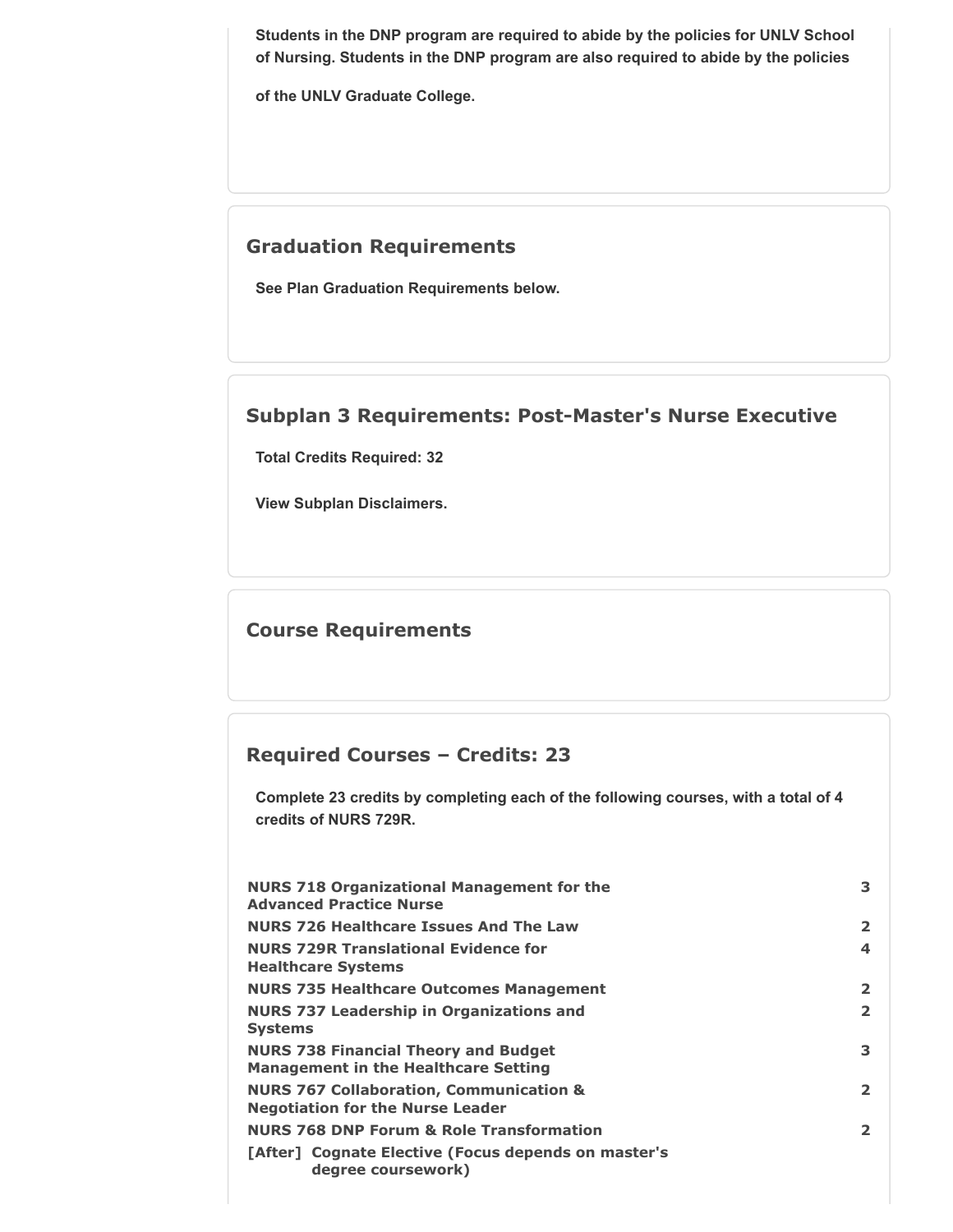### **DNP Project – Credits: 9**

**Complete 9 credits of NURS 788 by completing 1-3 credits per term, over the course of the program.**

**NURS 788 DNP Project 1-3**

### **Degree Requirements**

**Complete 32 credits with a minimum GPA of 3.00.**

**Maintain a cumulative grade point average of 3.00 or above each semester enrolled.**

**Receive a grade of "B" (3.00) or above in all required cognate and nursing courses. If less than a "B", for example a B- (2.7) is earned, the course must be repeated. The student must be in good standing to repeat a course and any required course may be repeated only one time.**

**A student may register for a course only two times. A student who has registered for the same course twice and has withdrawn or received a grade less than "B" is ineligible for readmission unless approved by the Graduate College.**

**If a student fails two courses or has withdrawn from two courses or received a grade less than "B" in two courses they are ineligible for readmission unless approved by the Graduate College.**

**Complete a minimum of six (6) credits in each calendar year.**

**Continuously register for at least one to three (1-3) credits each semester while working on a DNP Project.**

**Each student, upon admission, will be assigned a faculty mentor (also referred to as advisor/committee Chair). The faculty mentor (advisor/committee Chair), along with the student, will plan the student's entire degree program of study and submit it to the Graduate College by the end of the first semester of enrollment. The degree program plan requires the approvals of the student, faculty mentor (advisor/committee Chair), Program Director, appropriate academic dean, and the Graduate Dean.**

**The faculty mentor (advisor/committee Chair) monitors the student's progress through the program of study. In addition, the Program Director will monitor the student's progress, including adherence to all established policies of the Graduate College. At any given time, the student can request a change of faculty mentor (advisor/committee Chair). However, it is the student's responsibility to secure approval of an individual faculty member who agrees to serve as their faculty mentor (advisor/committee Chair) before changing the original advisor, subject to G d t C ll l Al it i th t d t' ibilit t k th t**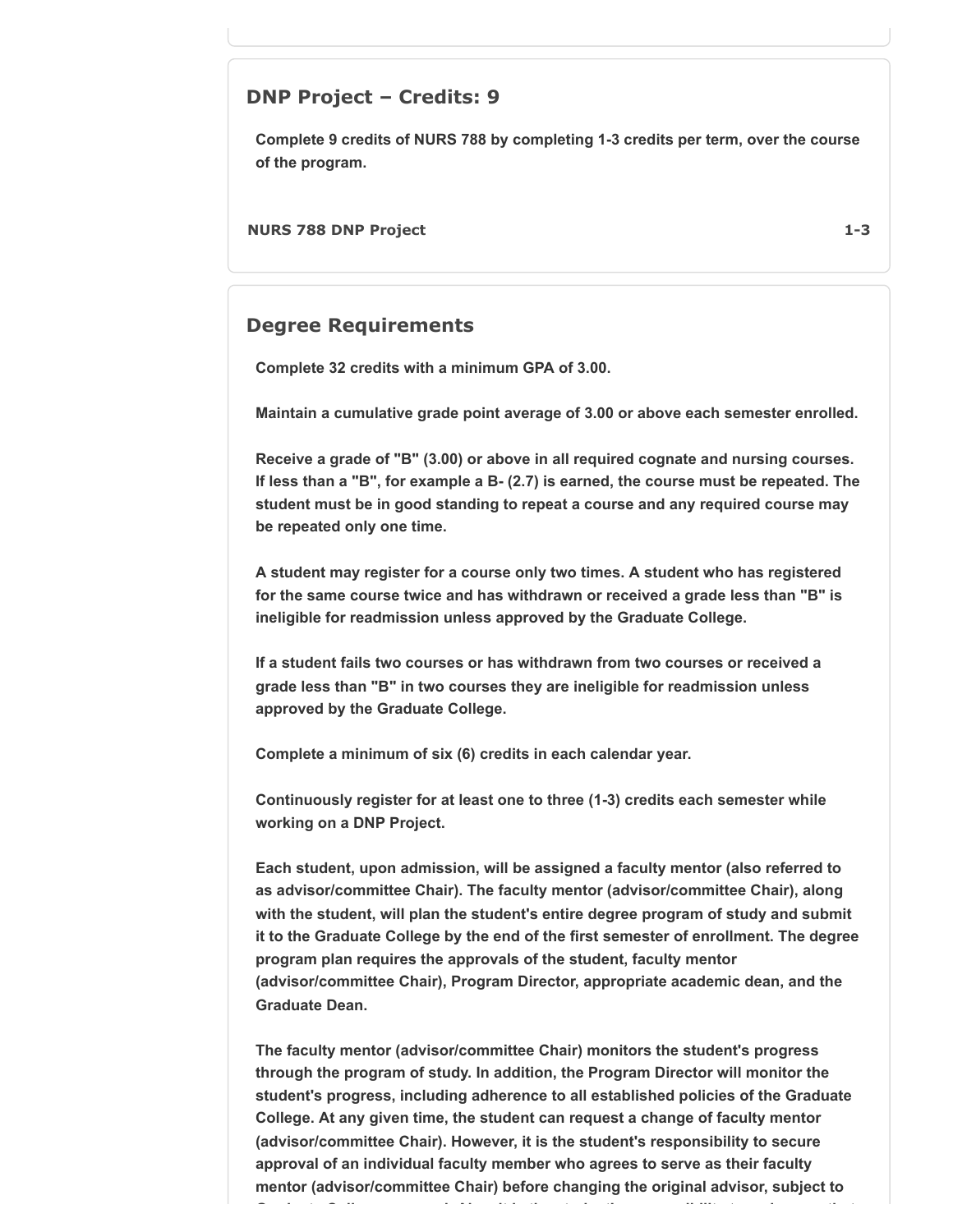**Graduate College approval. Also, it is the student's responsibility to make sure that their chosen faculty mentor (advisor/committee Chair) has current full graduate**

**faculty status at UNLV, which can be checked at: http://graduatecollege.unlv.edu/facstaff/status.html.**

**Students will be assigned their faculty mentor (advisor/committee Chair) for their DNP Project committee prior to the first semester. The student, along with the faculty mentor (advisor/committee Chair), will identify and select the second and third members to their DNP project committee.**

**The student will be required to file the Committee Appointment Form through the Grad Rebel Gateway when this is completed, for administrative approval. More specific information about the DNP Project will be discussed in the courses it is embedded in the program.**

**In consultation with their faculty mentor (advisor/committee Chair), a student will organize an advisory committee of at least two departmental members. In addition, a third member from outside the department, known as the Graduate College Representative, must be appointed. An additional committee member may be added at the student and department's discretion. Please see Graduate College policy for committee appointment guidelines.**

**A leave of absence may be requested by students. The DNP Project is a culmination project based on guidelines from the American Association of Colleges of Nursing (AACN) DNP Essentials. This is a project completed over at least three semesters in the program.**

**Students in the DNP program are required to abide by the policies for UNLV School of Nursing. Students in the DNP program are also required to abide by the policies of the UNLV Graduate College.**

#### **Graduation Requirements**

**See Plan Graduation Requirements below.**

### **Subplan 4 Requirements: BSN to DNP Nurse Executive (ON HOLD)**

**Total Credits Required: 60**

**View Subplan Disclaimer.**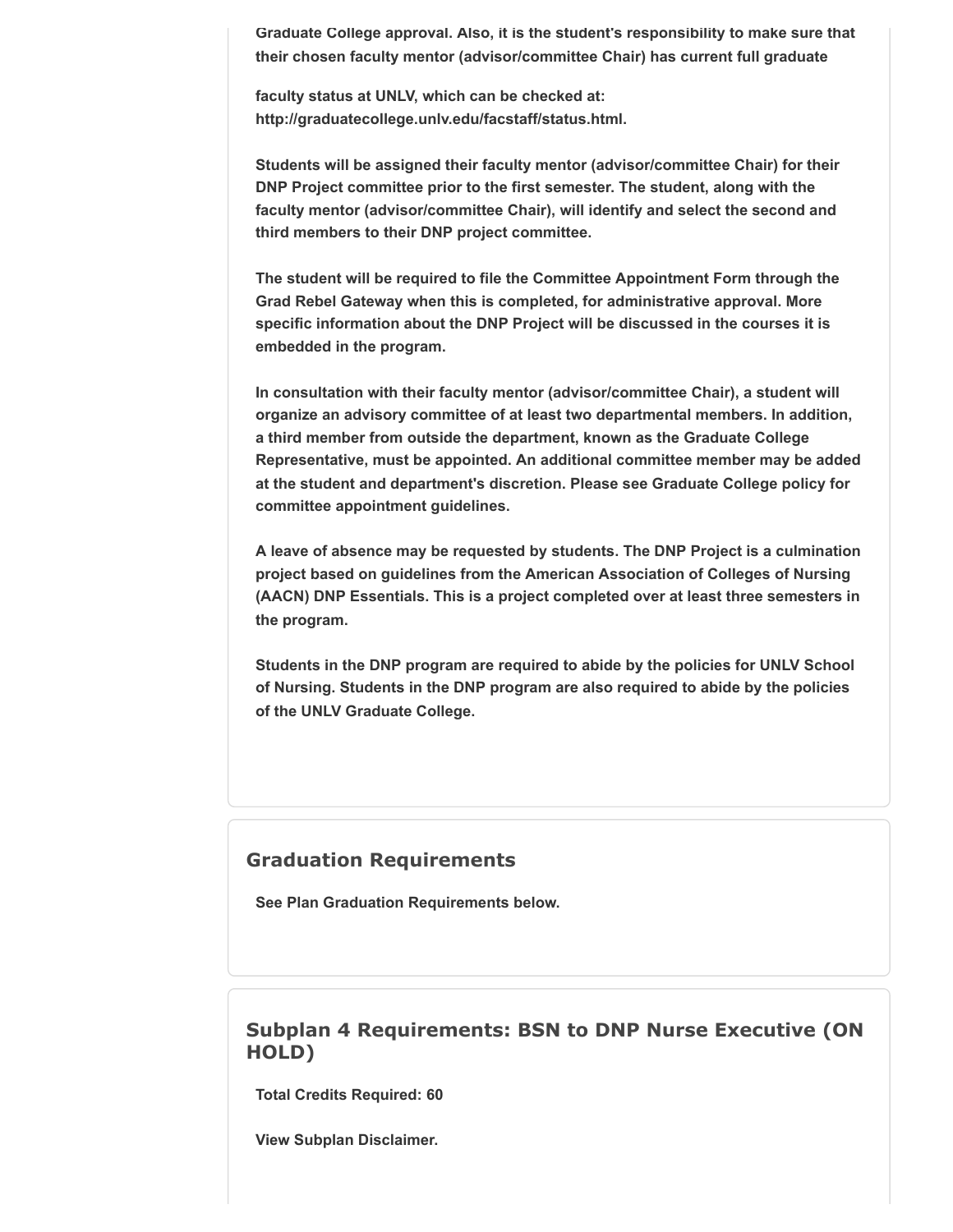# **Course Requirements**

# **Required Courses – Credits: 51**

**Complete 51 credits by completing each of the following courses, with a total of 4 credits of NURS 729R.**

| <b>NURS 706 Nursing Theory and Research</b>                                                                     | 3                       |
|-----------------------------------------------------------------------------------------------------------------|-------------------------|
| <b>NURS 708 Analysis and Economics of</b><br><b>Healthcare Systems and Delivery</b>                             | 3                       |
| <b>NURS 711 Informatics and Quality</b><br><b>Improvement</b>                                                   | 3                       |
| <b>NURS 712 Strategies for Management of</b><br><b>Healthcare Systems and Performance</b><br><b>Improvement</b> | 3                       |
| <b>NURS 716 Population Health: Analysis and</b><br><b>Evaluation</b>                                            | 3                       |
| <b>NURS 718 Organizational Management for the</b><br><b>Advanced Practice Nurse</b>                             | 3                       |
| <b>NURS 719R Health &amp; Public Policy for Advanced</b><br><b>Practice of Nursing</b>                          | 3                       |
| <b>NURS 726 Healthcare Issues And The Law</b>                                                                   | $\overline{2}$          |
| <b>NURS 729R Translational Evidence for</b><br><b>Healthcare Systems</b>                                        | 4                       |
| <b>NURS 735 Healthcare Outcomes Management</b>                                                                  | $\overline{\mathbf{2}}$ |
| <b>NURS 736 Innovations in Communication:</b><br><b>Scholarly Writing</b>                                       | 1                       |
| <b>NURS 737 Leadership in Organizations and</b><br><b>Systems</b>                                               | $\overline{\mathbf{2}}$ |
| <b>NURS 738 Financial Theory and Budget</b><br><b>Management in the Healthcare Setting</b>                      | 3                       |
| <b>NURS 754 NE Practicum I: Organizations as</b><br><b>Complex Systems</b>                                      | 3                       |
| <b>NURS 756 NE Practicum II: Organizational</b><br><b>Transformation</b>                                        | 3                       |
| <b>NURS 757 NE Practicum III: Executive</b><br>Leadership                                                       | 3                       |
| <b>NURS 767 Collaboration, Communication &amp;</b><br><b>Negotiation for the Nurse Leader</b>                   | $\overline{2}$          |
| <b>NURS 768 DNP Forum &amp; Role Transformation</b>                                                             | $\overline{\mathbf{2}}$ |
| <b>NURS 772 The Nurse as Leader</b>                                                                             | 3                       |

**Cognate (Elective) Courses – Credits: 9** *(Inactive-Hidden)*

**XXXX - Elective, Open focus**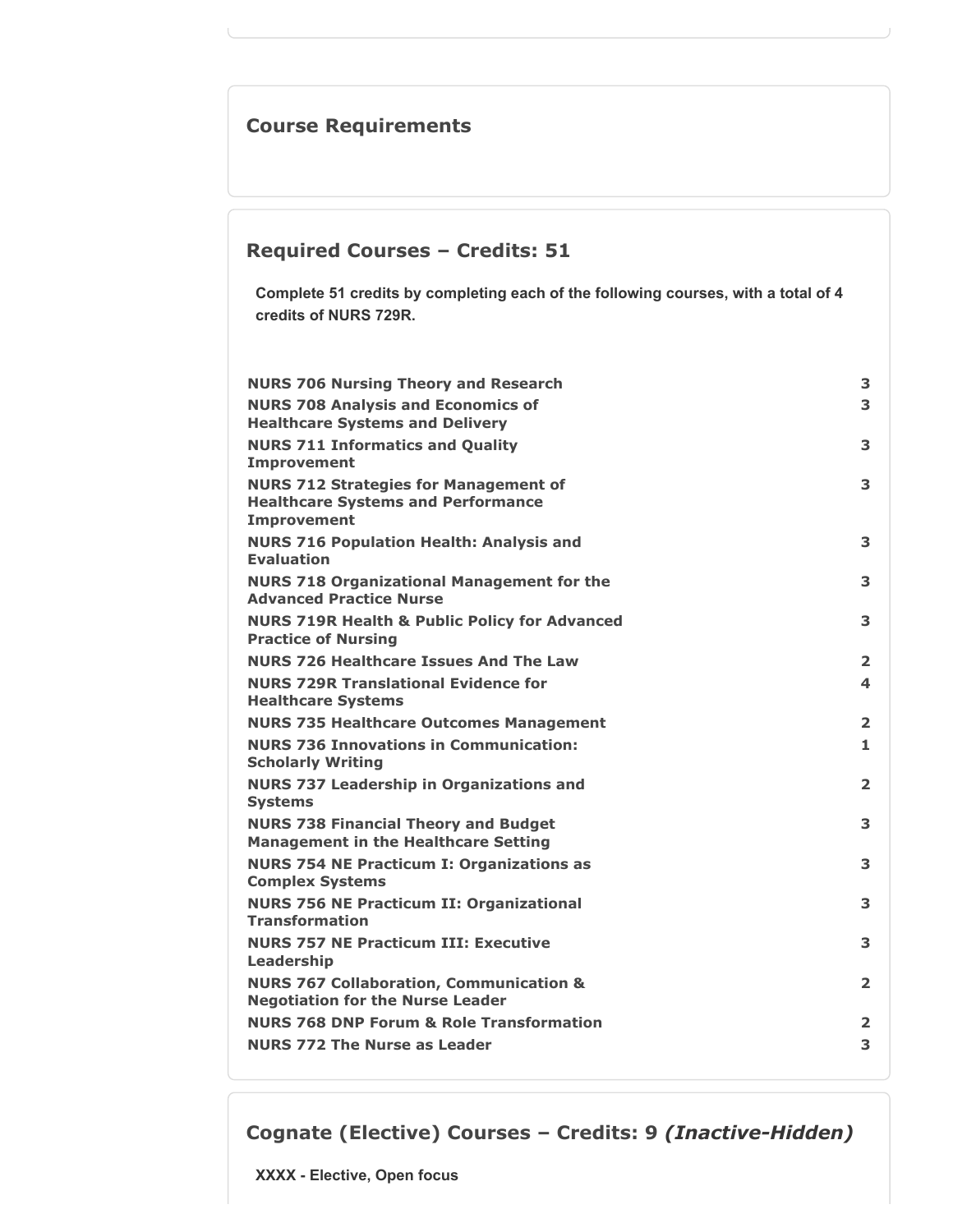**XXXX - Elective, Open focus**

**XXXX - Elective, Leadership focus**

### **DNP Project – Credits: 9**

**Complete 9 credits of NURS 788 by completing 3 credits per term, over the course of 3 terms.**

**NURS 788 DNP Project 1-3**

### **Degree Requirements**

**Complete 60 credits with a minimum Grade Point Average (GPA) of 3.00.**

**Maintain a cumulative GPA of 3.00 or above each semester enrolled.**

**Receive a grade of "B" (3.00) or above in all required cognate and nursing courses. If less than a "B", for example a B- (2.7) is earned, the course must be repeated. The student must be in good standing to repeat a course and any required course may be repeated only one time.**

**A student may register for a course only two times. A student who has registered for the same course twice and has withdrawn or received a grade less than "B" is ineligible for readmission unless approved by the Graduate College.**

**If a student fails two courses or has withdrawn from two courses or received a grade less than "B" in two courses he/she is ineligible for readmission unless approved by the Graduate College.**

**Complete a minimum of six (6) credits in each calendar year.**

**Each student, upon admission, will be assigned an advisor. The advisor (and later the Advisory Committee including the chair of the Advisory committee, if in place) will plan the student's entire degree program of study and submit it to the Graduate College by the end of the second semester of enrollment. The degree program requires the approvals of the student, advisor, Program Director, appropriate academic dean, and the Graduate Dean.**

**The Advisor monitors the student's progress through the program of study. In addition, the Program Director will monitor the student's progress, including adherence to all established policies of the Graduate College. At any given time, the student can request a change of advisor or chair of Advisory Committee. However, it is the student's responsibility to secure approval of an individual faculty member who agrees to serve as their advisor before changing the original advisor,**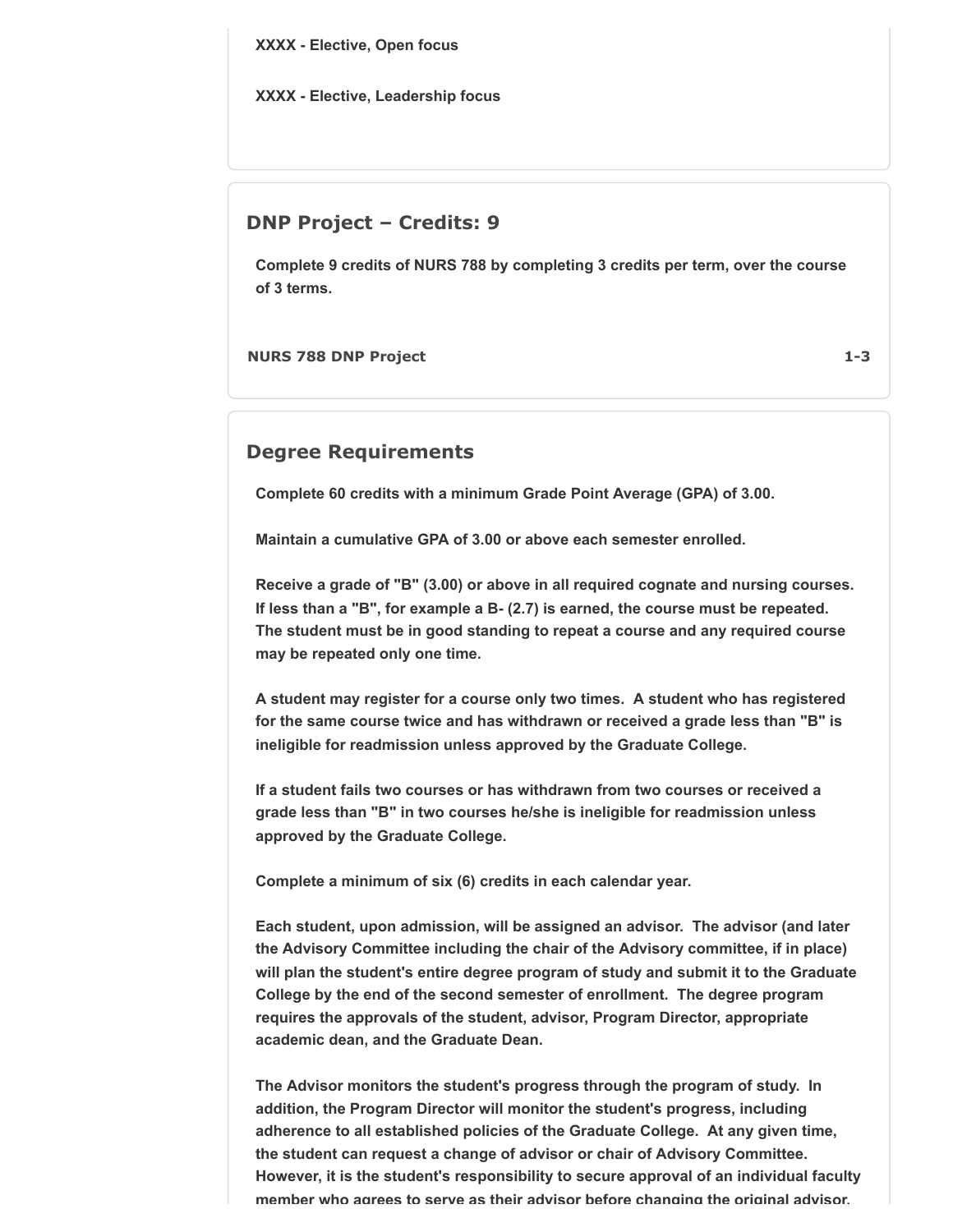**member who agrees to serve as their advisor before changing the original advisor, subject to Graduate College approval. Also, it is the student's responsibility to make sure that their chosen advisor or chair has current full graduate faculty status at UNLV, which can be checked at http://graduatecollege.unlv.edu/facstaff/status.html.**

**Students will select a chair for their DNP Project committee in the first semester and be required to file the Committee Appointment Form with the Program Director when this is completed. More specific information about the DNP Project will be discussed in the courses it is embedded in the program.**

**In consultation with their advisor, a student will organize an advisory committee of at least two departmental members. In addition, a third member from outside the department, known as the graduate College Representative, must be appointed. An additional committee member may be added at the student and department's discretion. Please see Graduate College policy for committee appointment guidelines.**

**Continuously register for three credits each semester while working on a DNP Project.**

**Once admitted, students will need to continue to take a minimum of 3 credits per semester for both fall and spring semesters to maintain their place in the program until graduation. A leave of absence may be requested by students.**

**The DNP Project is a culmination project based on guidelines from the American Association of Colleges of Nursing (AACN) DNP essentials. This is a project completed over at least 3 semesters in the program.**

**Students in the DNP program are required to abide by the policies for UNLV School of Nursing and are also required to abide by the policies of the UNLV Graduate College.**

#### **Graduation Requirements**

**See Plan Graduation Requirements below.**

### **Subplan 5 Requirements: BSN to DNP Psychiatric Mental Health Nurse Practitioner (ON HOLD)**

**Total Credits Required: 68**

**View Subplan Disclaimer.**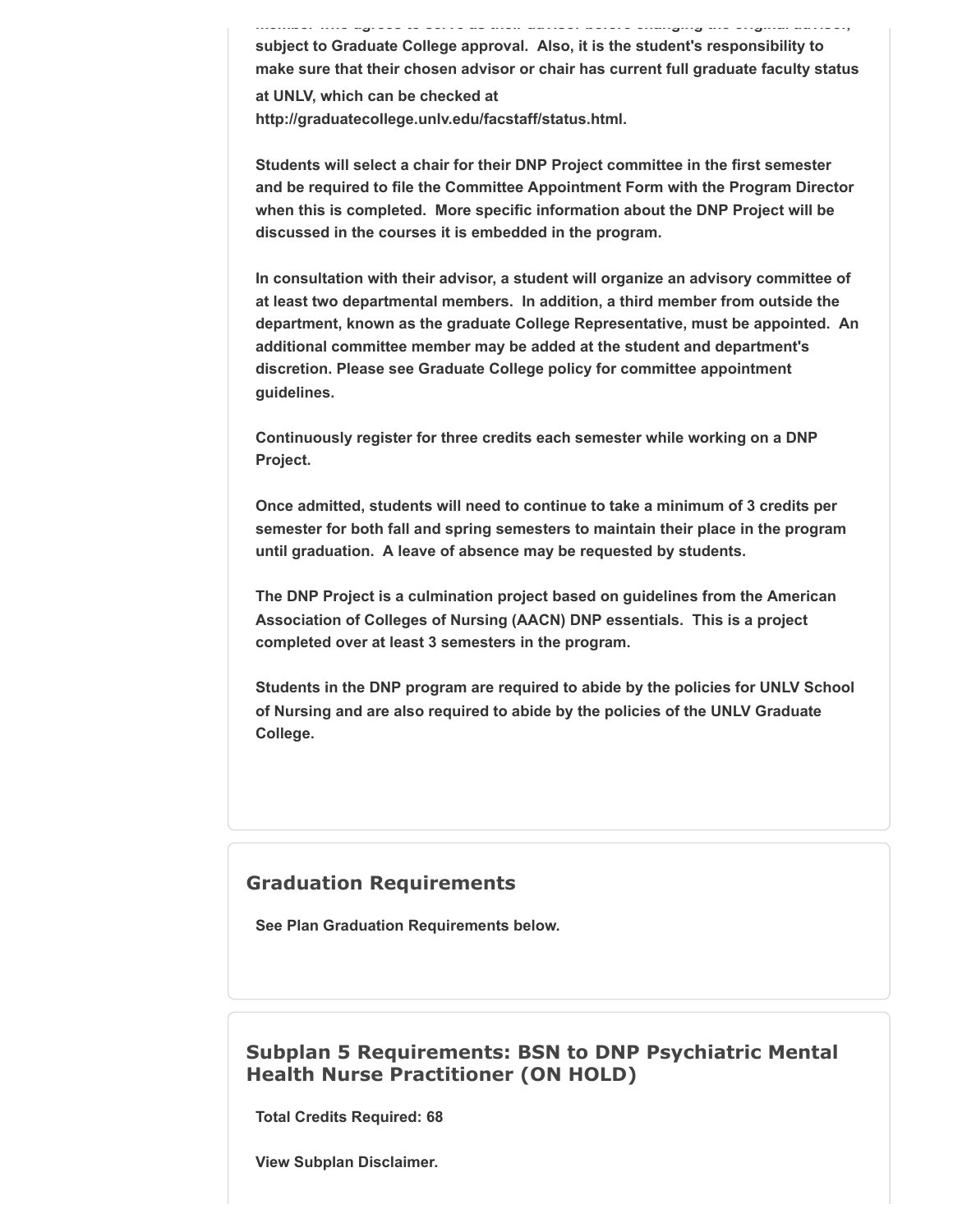# **Course Requirements**

### **Required Courses – Credits: 59**

**Complete 59 credits by completing each of the following courses, with a total of 4 credits of NURS 729R.**

| <b>NURS 701 Diagnostic Reasoning and Clinical</b><br><b>Decision Making for the APRN</b>                        | 2              |
|-----------------------------------------------------------------------------------------------------------------|----------------|
| <b>NURS 703 Advanced Health Assessment</b>                                                                      | 3              |
| <b>NURS 704 Advanced Pathophysiology and</b><br><b>Genetics I</b>                                               | 3              |
| <b>NURS 706 Nursing Theory and Research</b>                                                                     | 3              |
| <b>NURS 708 Analysis and Economics of</b><br><b>Healthcare Systems and Delivery</b>                             | 3              |
| <b>NURS 711 Informatics and Quality</b><br><b>Improvement</b>                                                   | 3              |
| <b>NURS 712 Strategies for Management of</b><br><b>Healthcare Systems and Performance</b><br><b>Improvement</b> | 3              |
| <b>NURS 714 Family Theory and Health Promotion</b>                                                              | $\overline{2}$ |
| <b>NURS 715 Business Management for Nurse</b><br><b>Practitioners</b>                                           | $\overline{2}$ |
| <b>NURS 716 Population Health: Analysis and</b><br><b>Evaluation</b>                                            | 3              |
| <b>NURS 719R Health &amp; Public Policy for Advanced</b><br><b>Practice of Nursing</b>                          | 3              |
| <b>NURS 729R Translational Evidence for</b><br><b>Healthcare Systems</b>                                        | 4              |
| <b>NURS 730 Advanced Pharmacology and</b><br><b>Genetics II</b>                                                 | 3              |
| <b>NURS 765 DNP Residency</b>                                                                                   | 4              |
| <b>NURS 767 Collaboration, Communication &amp;</b><br><b>Negotiation for the Nurse Leader</b>                   | $\overline{2}$ |
| <b>NURS 768 DNP Forum &amp; Role Transformation</b>                                                             | $\overline{2}$ |
| <b>NURS 794 Psychiatric Mental Health Nurse</b><br><b>Practitioner I</b>                                        | 6              |
| <b>NURS 799 Psychiatric Mental Health Nurse</b><br><b>Practitioner III</b>                                      | 6              |
|                                                                                                                 |                |

# **DNP Project – Credits: 9**

**Complete 9 credits of NURS 788 by completing 3 credits per term, over the course of 3 terms. Students who wish to step out of the DNP program and receive a master's degree will be required to complete NURS 761. Clinical Synthesis and some courses identified above as required will not be completed.**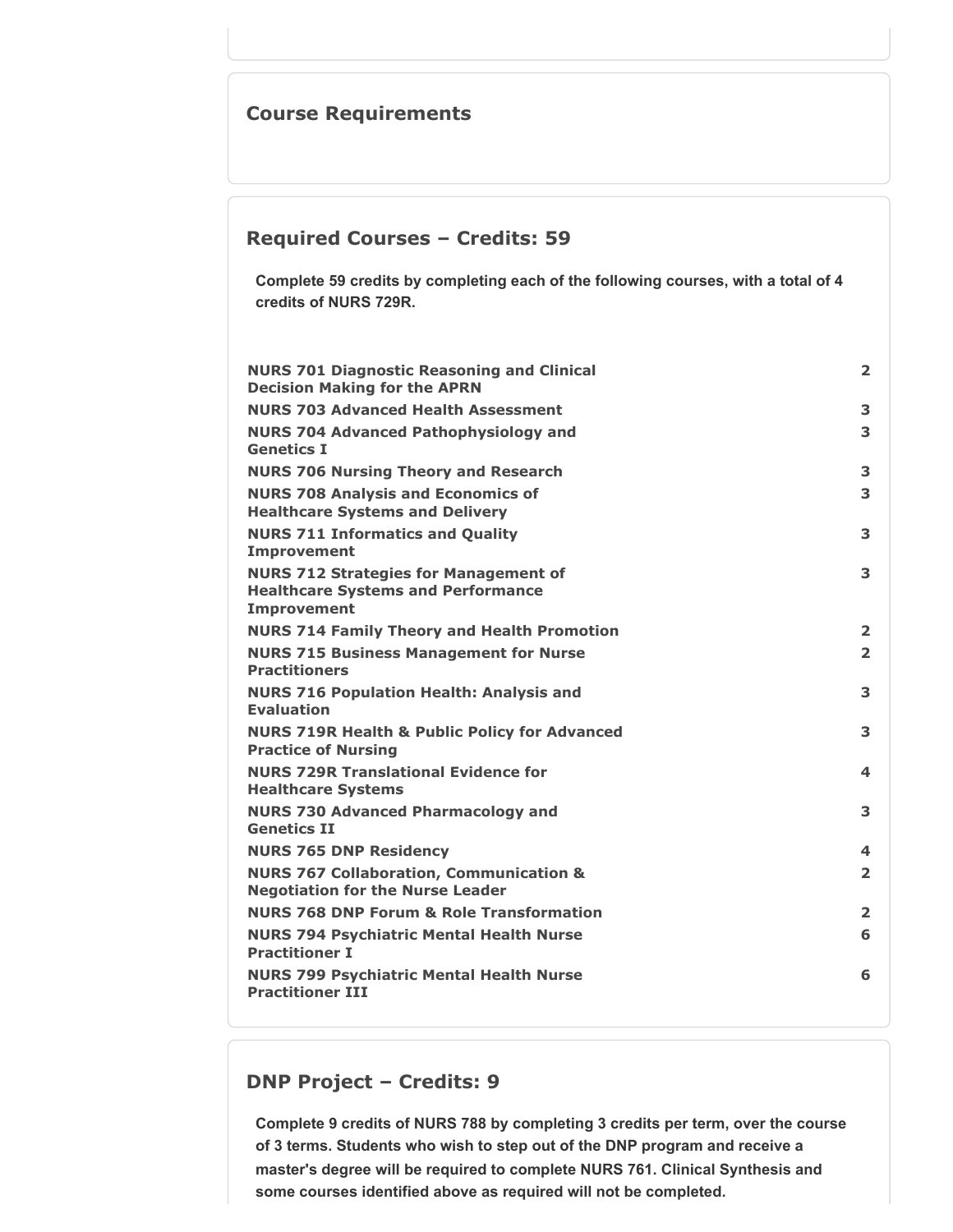#### **Degree Requirements**

**Complete 68 credits with a minimum Grade Point Average (GPA) of 3. 00.**

**Maintain a cumulative grade point average of 3. 00 or above each semester enrolled.**

**Receive a grade of "B" (3. 00) or above in all required cognate and nursing courses. If less than a "B", for example a B- (2. 7) is earned, the course must be repeated. The student must be in good standing to repeat a course and any required course may be repeated only one time.**

**A student may register for a course only two times. A student who has registered for the same course twice and has withdrawn or received a grade less than "B" is ineligible for readmission unless approved by the Graduate College.**

**If a student fails two courses or has withdrawn from two courses or received a grade less than "B" in two courses he/she is ineligible for readmission unless approved by the Graduate College.**

**Complete a minimum of six (6) credits in each calendar year.**

**Each student, upon admission, will be assigned an advisor. The advisor (and later the Advisory Committee including the chair of the Advisory committee if in place) will plan the student's entire degree program of study and submit it to the Graduate College by the end of the second semester of enrollment. The degree program requires the approvals of the student, advisor, and the DNP Coordinator, the appropriate academic dean, and the Graduate Dean.**

**The Advisor monitors the student's progress through the program of study. In addition, the DNP Coordinator will monitor the student's progress, including adherence to all established policies of the Graduate College. At any given time, the student can request a change of advisor or chair of Advisory Committee. However, it is the student's responsibility to secure approval of an individual faculty member who agrees to serve as their advisor before changing the original advisor, subject to Graduate College approval. Also, it is the student's responsibility to make sure that their chosen advisor or chair has current graduate faculty status at UNLV, which can be checked at: http://graduatecollege.unlv.edu/facstaff/status.html.**

**Students will select a chair for their DNP Project committee in the first semester and be required to file the Committee Appointment Form with the DNP coordinator when this is completed. More specific information about the DNP Project will be discussed in the courses it is embedded in the program.**

**In consultation with their advisor, a student will organize an advisory committee of at least two departmental members In addition a third member from outside the**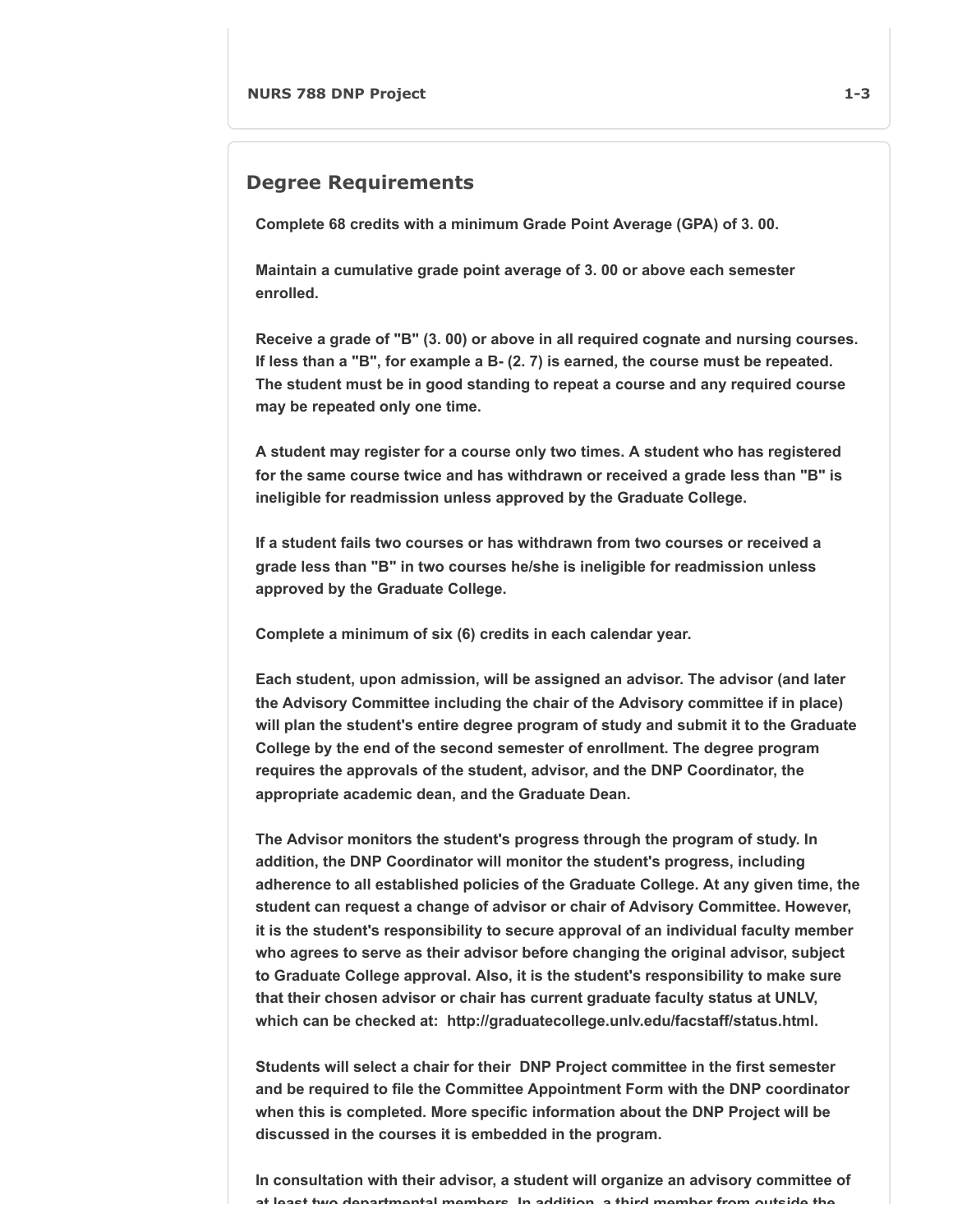**at least two departmental members. In addition, a third member from outside the department, known as the Graduate College Representative, must be appointed. An additional committee member may be added at the student and department's discretion. Please see Graduate College policy for committee appointment guidelines.**

**Continuously register for three (3) credits each semester while working on a DNP Project.**

**Once admitted to the DNP program, students will need to continue to take a minimum of 3 credits per semester for both fall and spring semesters to maintain their place in the program until graduation. A leave of absence may be requested by students.**

**The DNP Project is a culmination project based on guidelines from the American Association of Colleges of Nursing (AACN) DNP Essentials. This is a project completed over three semesters in the program.**

**Students in the DNP program are required to abide by the policies for UNLV School of Nursing. Students in the DNP program are also required to abide by the policies of the UNLV Graduate College.**

### **Graduation Requirements**

**See Plan Graduation Requirements below.**

### **Plan Graduation Requirements**

**Submit all required forms to the Graduate College as well as apply for graduation up to two semesters prior to completing their degree requirements. The student must submit and successfully defend their DNP Project by the posted deadline. The defense must be advertised and is open to the public. The student must electronically submit a properly formatted pdf copy of their project to the Graduate College for format check. Once the project format has been approved by the Graduate College, the student will submit the approved electronic version to ProQuest. Deadlines for project defenses, format check submissions, and the final ProQuest submission can be found here.**

### **Plan Disclaimers**

**Subplan 1: Post-Master's Advanced Practice subplan: This program does not result**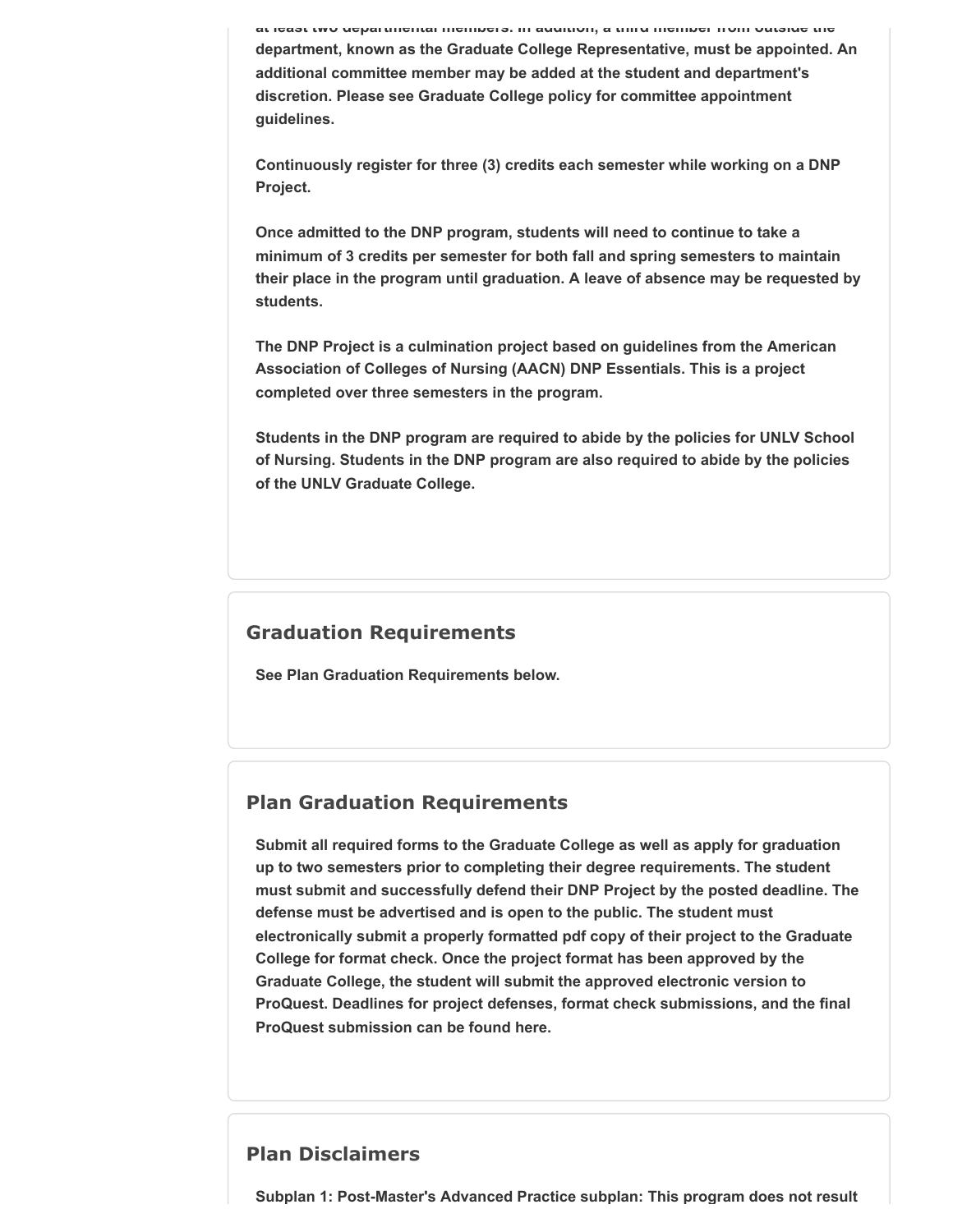**in licensure and certification.**

**Subplan 2: In Nevada, the educational prerequisites for professional licensure or certification for the BSN to DNP Advanced Practice subplan (DNP) Family Nurse Practitioner (FNP) are an active Nevada RN License, National Certification as a Family Nurse Practitioner, and graduation from a nationally accredited Nursing Program with a minimum of 500+ hours of direct patient care. The DNP subplan is accredited by the Commission of Collegiate Nursing Education (CCNE). UNLV School of Nursing has not made a determination with respect to the licensure requirements in any other state. As such, DNP Advanced Practice Family Nurse Practitioner may not be authorized in any other state in which the prospective or enrolled student resides. If you reside in a state other than Nevada where licensure requirements are still unclear, UNLV will refund the applicable application fee in accordance with its procedures. License requirements for other states are being explored.**

**Subplan 3: Post-Master's Nurse Executive subplan: This program does not result in licensure and certification.**

**Subplan 4: BSN to DNP Nurse Executive subplan: This program does not result in licensure and certification.**